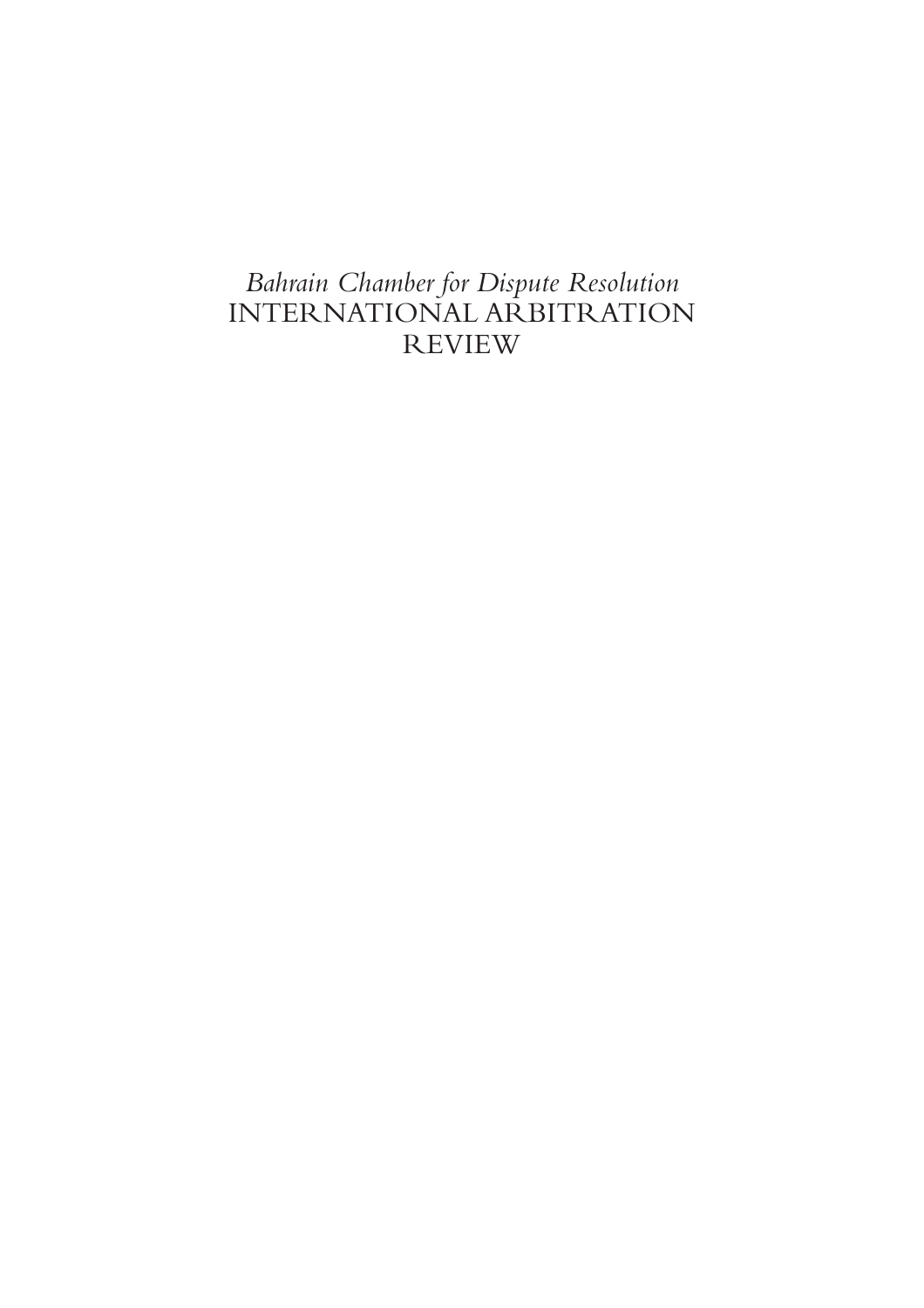Published by *Kluwer Law International B.V.* P.O. Box 316 2400 AH Alphen aan den Rijn The Netherlands

Sold and distributed in North, Central and South Wolters Kluwer Legal & Regulatory U.S. 7201 McKinney Circle Frederick MD 21704 United States of America Email: customer.service@wolterskluwer.com

Sold and distributed in all other countries by Air Business Subscriptions Rockwood House Haywards HeathWest Sussex RH16 3DH United Kingdom Email: international-customerservice@wolterskluwer.com

ISSN 2352-7374 © 2018, Kluwer Law International

#### This Journal should be cited as (2017) 4 BCDR Int.Arb. Rev. 2

The *BCDR International Arbitration Review* is published twice per year. Subscription prices for 2017 [Volume 4, Numbers 1 through 2] including postage and handling: Subscription rate (print): EUR 331.00 / USD 446.00 / GBP 265.00

This journal is also available online at www.kluwerlawonline.com. Sample copies and other information are available at lrus.wolterskluwer.com For further information please contact our sales department at +31 (0) 172 641562 or at international-sales@wolterskluwer.com

For Marketing Opportunities please contact international-marketing@wolterskluwer.com.

All rights reserved. No part of this publication may be reproduced, stored in a retrieval system, or transmitted in any form or by any means, electronic, mechanical, photocopying, recording, or otherwise, without the prior written permission of the publisher.

Permission to use this content must be obtained from the copyright owner. More information can be found at: lrus.wolterskluwer.com/policies/permissions-reprints-and-licensing

*BCDR International Arbitration Review* is indexed/abstracted in the European Legal Journals Index.

*Printed on acid-free paper*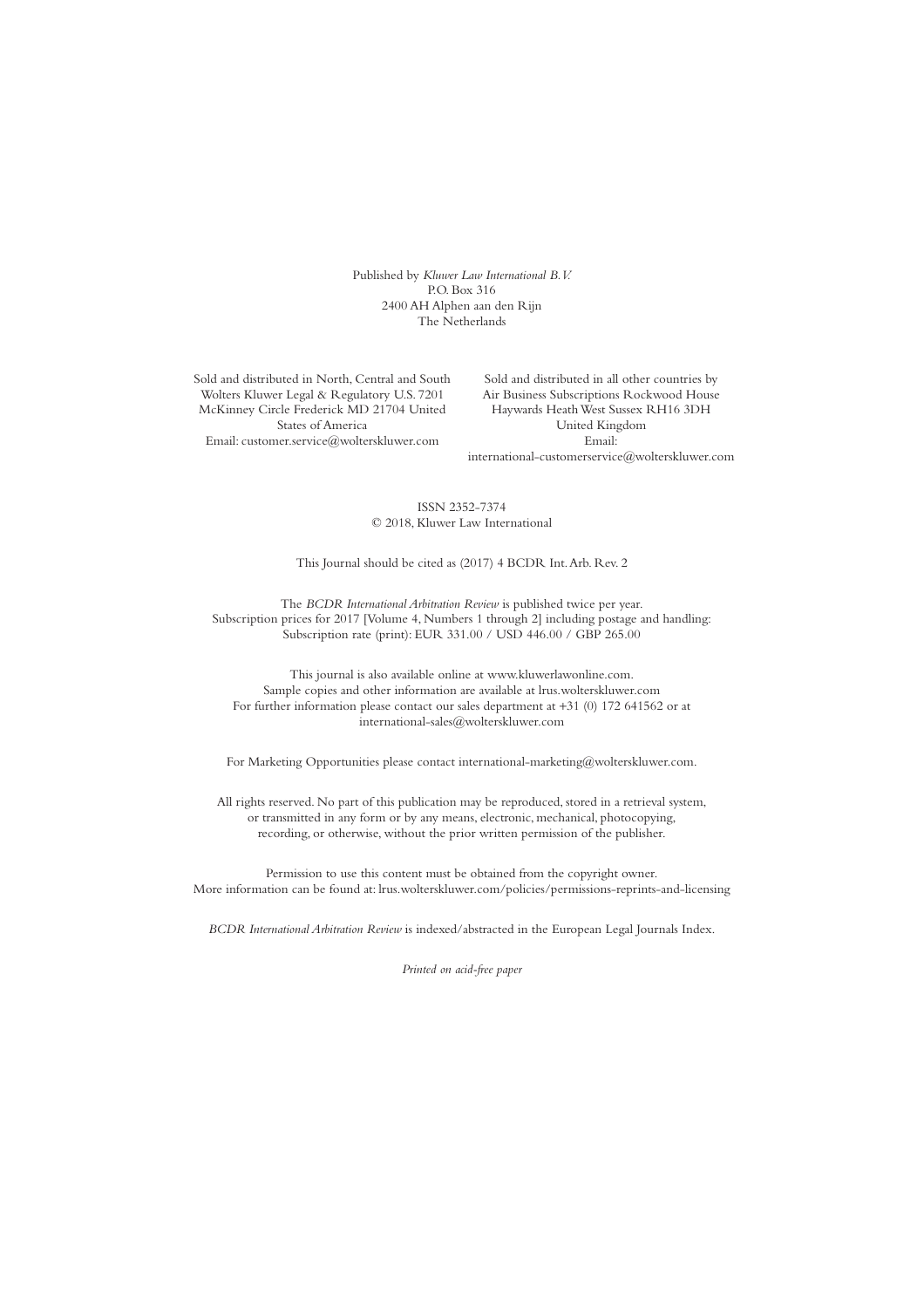### *Bahrain Chamber for Dispute Resolution* INTERNATIONAL ARBITRATION REVIEW

| Volume 4 | December 2017                                                                                                                                                                                                                                                                                                                          | Number 2 |
|----------|----------------------------------------------------------------------------------------------------------------------------------------------------------------------------------------------------------------------------------------------------------------------------------------------------------------------------------------|----------|
|          | <b>GENERAL EDITOR</b>                                                                                                                                                                                                                                                                                                                  |          |
|          | Nassib G. Ziadé                                                                                                                                                                                                                                                                                                                        |          |
|          | DEPUTY GENERAL EDITOR                                                                                                                                                                                                                                                                                                                  |          |
|          | Virginia Hamilton                                                                                                                                                                                                                                                                                                                      |          |
|          | <b>ADVISORY BOARD</b>                                                                                                                                                                                                                                                                                                                  |          |
|          | Mohamed Abdel Raouf<br>Haya Bint Rashid Al Khalifa<br>Essam Al Tamimi<br>Yas Banifatemi<br>Laurence Boisson de Chazournes<br>Olufemi Elias<br>Hussein Haeri<br>Azzedine Kettani<br>Makhdoom Ali Khan<br>Carolyn B. Lamm<br>Francisco Orrego Vicuña<br>Antonio R. Parra<br>Marike Paulsson<br>Georgios Petrochilos<br>Adrian Winstanley |          |
|          | EDITORIAL COMMITTEE                                                                                                                                                                                                                                                                                                                    |          |
|          | Yousif Al Saif<br>Nawazish Choudhury<br>Ahmed Husain                                                                                                                                                                                                                                                                                   |          |
|          | EDITORIAL ASSISTANT                                                                                                                                                                                                                                                                                                                    |          |
|          | Khaled Iqbal Chilwan                                                                                                                                                                                                                                                                                                                   |          |
|          |                                                                                                                                                                                                                                                                                                                                        |          |
|          |                                                                                                                                                                                                                                                                                                                                        |          |
|          |                                                                                                                                                                                                                                                                                                                                        |          |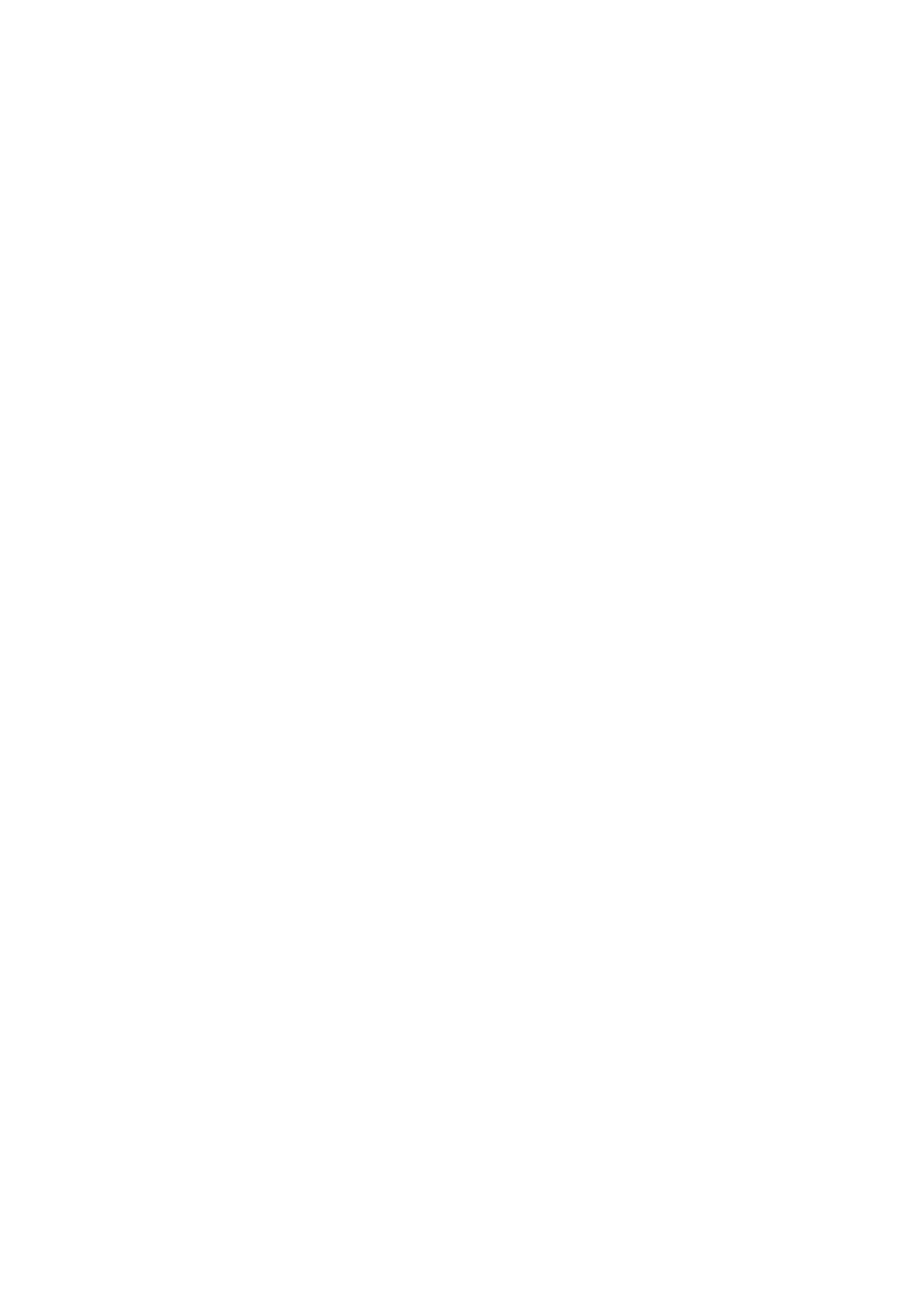# *BahrainChamber for Dispute Resolution* INTERNATIONAL ARBITRATION REVIEW

| Volume 4                                                                                                                                   | December 2017                                        | Number 2 |
|--------------------------------------------------------------------------------------------------------------------------------------------|------------------------------------------------------|----------|
| BCDR-AAA 2017 ARBITRATION RULES, PART I                                                                                                    |                                                      |          |
| Note from the General Editor                                                                                                               |                                                      | 245      |
| <b>Articles</b>                                                                                                                            |                                                      |          |
| Request for Arbitration, Response to the<br>Request, Further Written Statements and<br><b>Summary Procedure</b>                            | Antonio R. Parra                                     | 249      |
| <b>Expedited Procedure</b>                                                                                                                 | Mark W. Friedman                                     | 261      |
| Appointment and Challenge of Arbitrators                                                                                                   | Sophie Nappert                                       | 283      |
| Interim and Emergency Measures of<br>Protection                                                                                            | Emmanuel Gaillard                                    | 297      |
| <b>Truncated Tribunals</b>                                                                                                                 | Ismail Selim &<br>Georges Ghali                      | 323      |
| Conduct of the Proceedings                                                                                                                 | Adrian Winstanley                                    | 337      |
| Place of the Arbitration, Jurisdiction and<br>Applicable Law: Support for Bahrain's<br>Free Arbitration Zone and Current Best<br>Practices | John M. Townsend $\mathcal E$<br>Alexander Bedrosyan | 347      |
| Party Representation: Does Article 21<br>Mark a Trend?                                                                                     | James E. Castello                                    | 357      |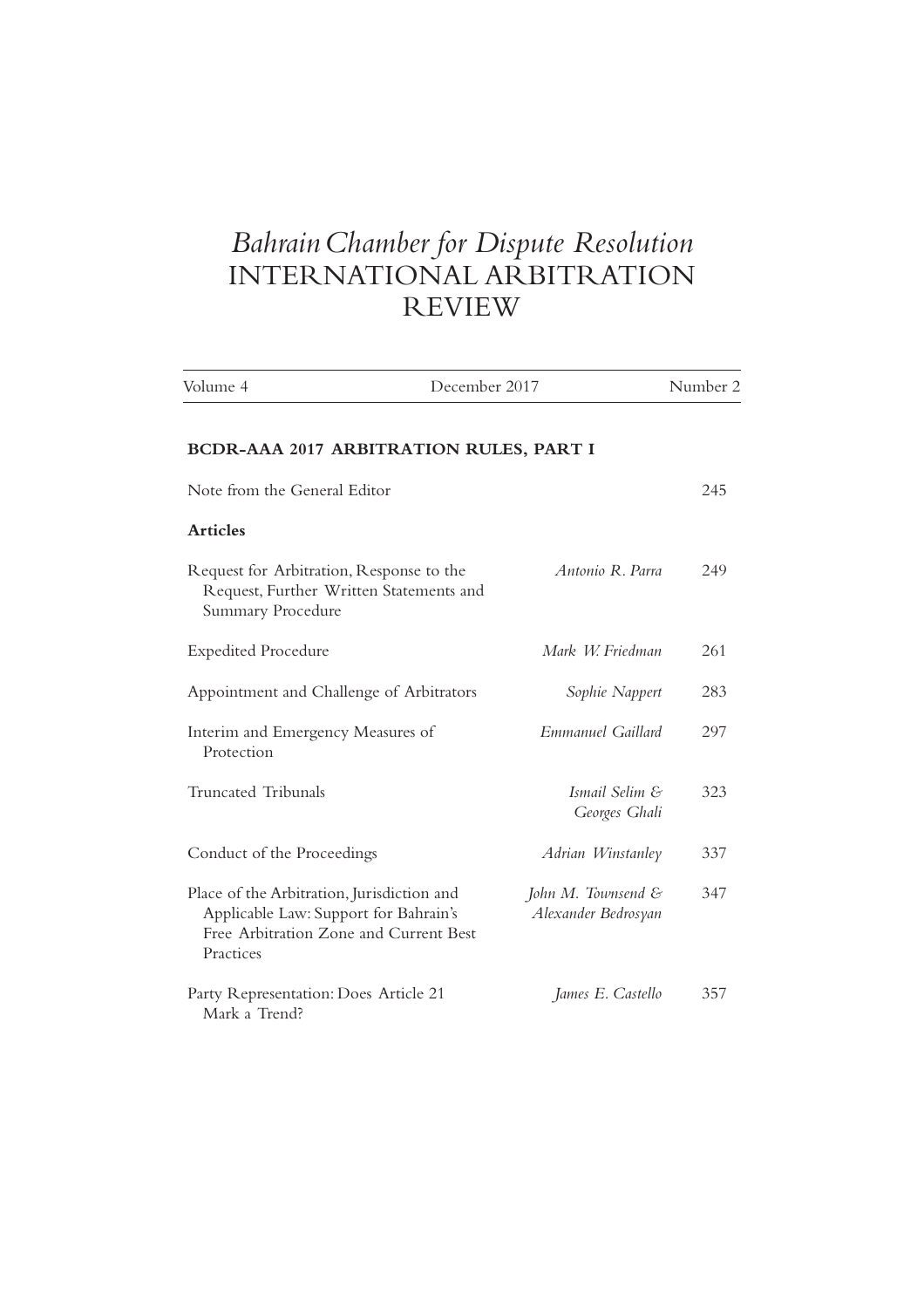### **Rules**

| Rules of Arbitration of the Bahrain<br>Chamber for Dispute Resolution,<br>effective 1 October 2017 | 377 |
|----------------------------------------------------------------------------------------------------|-----|
| Règlement d'arbitrage de la Chambre de                                                             | 417 |

Bahreïn pour le règlement des différends, en vigueur à partir du 1er octobre 2017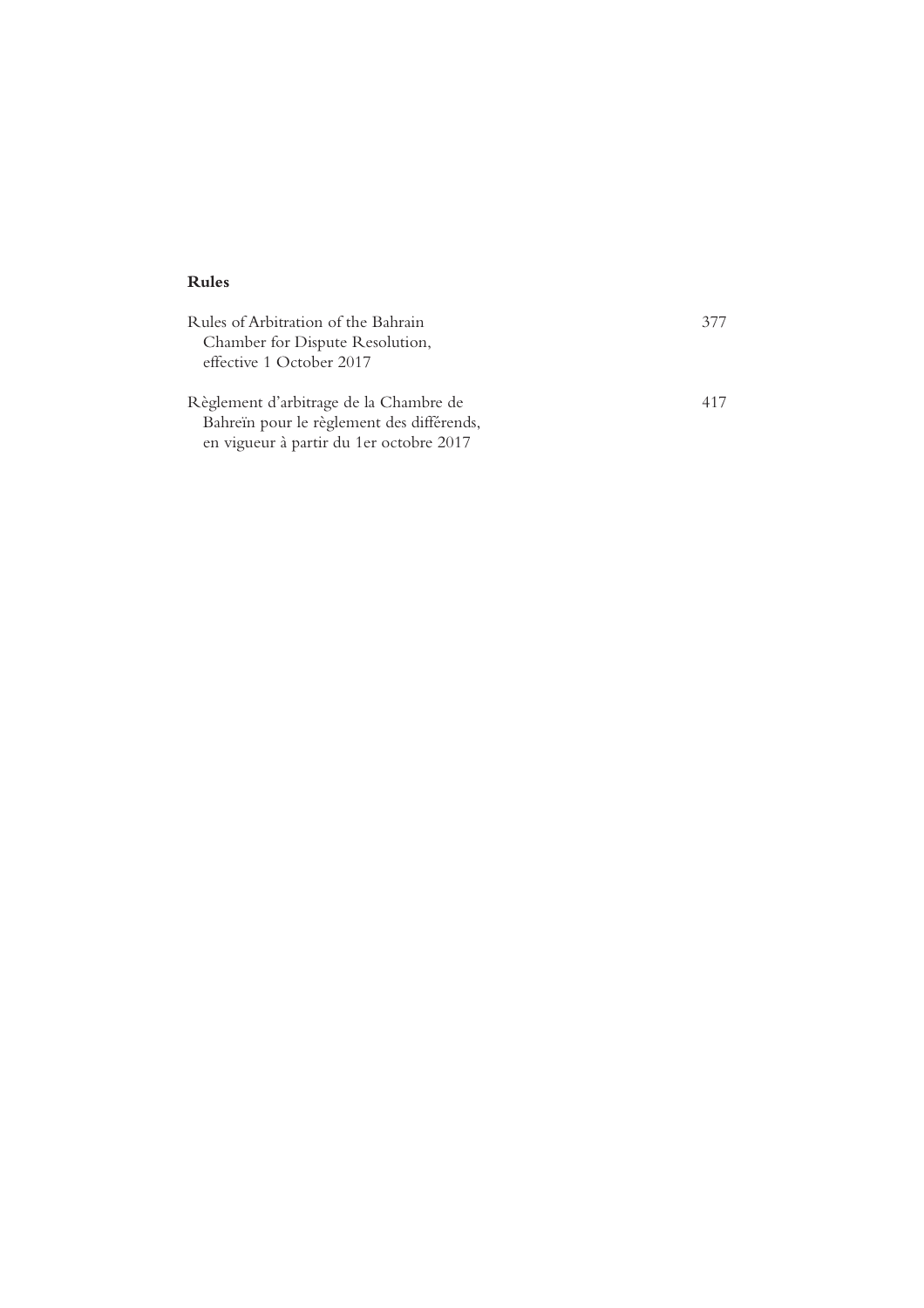### **Expedited Procedure**

Mark W. FRIEDMAN\*

#### *Article 6: Expedited procedure*

*6.1This Article shall apply, to the exclusion of any conflicting Article of the Rules:*

- *(a) if the parties have not agreed in writing otherwise, and provided that the claim and any counterclaim in the arbitration are quantified monetary claims and the total amount in dispute does not exceed USD 1 million; or*
- *(b) if the parties have agreed in writing that this Article shall apply irrespective of the value of any claim or counterclaim.*

*6.2 The Claimant shall submit a Request conforming to the provisions of Article 2, save that, in place of the statements prescribed by Articles 2.2(d) and 2.2(e), the Request shall include the Claimant's Statement of Claim, setting out in detail the remedies sought and the amount of any monetary claim, together with the factual and legal basis for its entitlement to such remedies, and accompanied by all documents essential to the claim.*

*6.3 The Request may, but need not, be submitted to the Chamber using the Chamber's online filing form located at www.bcdr-aaa.org*

*6.4 If the Respondent is not advancing a counterclaim the value of which will increase the total amount in dispute to a sum greater than USD 1 million, the Respondent shall submit a Response conforming to the provisions of Article 4, save that, in place of the confirmation or denial prescribed by Article 4.2(b) and the statement prescribed by Article 4.2(c), the Response shall include the Respondent's Statement of Defense and its Counterclaim (if any), accompanied by all documents essential to its defense and counterclaim.*

*6.5 The Response may, but need not, be submitted to the Chamber using the Chamber's online filing form located at www.bcdr-aaa.org*

*6.6 If the Respondent is advancing a counterclaim the value of which will increase the total amount in dispute to a sum greater than USD 1 million, and the parties have not agreed in writing that this Article shall apply irrespective of the value of any claim or counterclaim,Article 6.4 and Articles 6.7 to 6.13 shall not apply to the arbitration and the Respondent shall file its Response pursuant to the provisions of Article 4.*

Friedman, Mark W., 'Expedited Procedure'. *BCDR International Arbitration Review* 4, no. 2 (2017): 261–282.

© 2018 Kluwer Law International BV, The Netherlands

Mark W. Friedman is a partner in Debevoise & Plimpton's International Dispute Resolution Group. Among other positions, he is former Co-Chair of the IBA International Arbitration Committee, former member of the LCIA Court of Arbitration, and a Vice-President of the ICC International Court of Arbitration. He thanks his Debevoise colleague Lisa Wang Lachowicz for her excellent and invaluable assistance in preparing this article.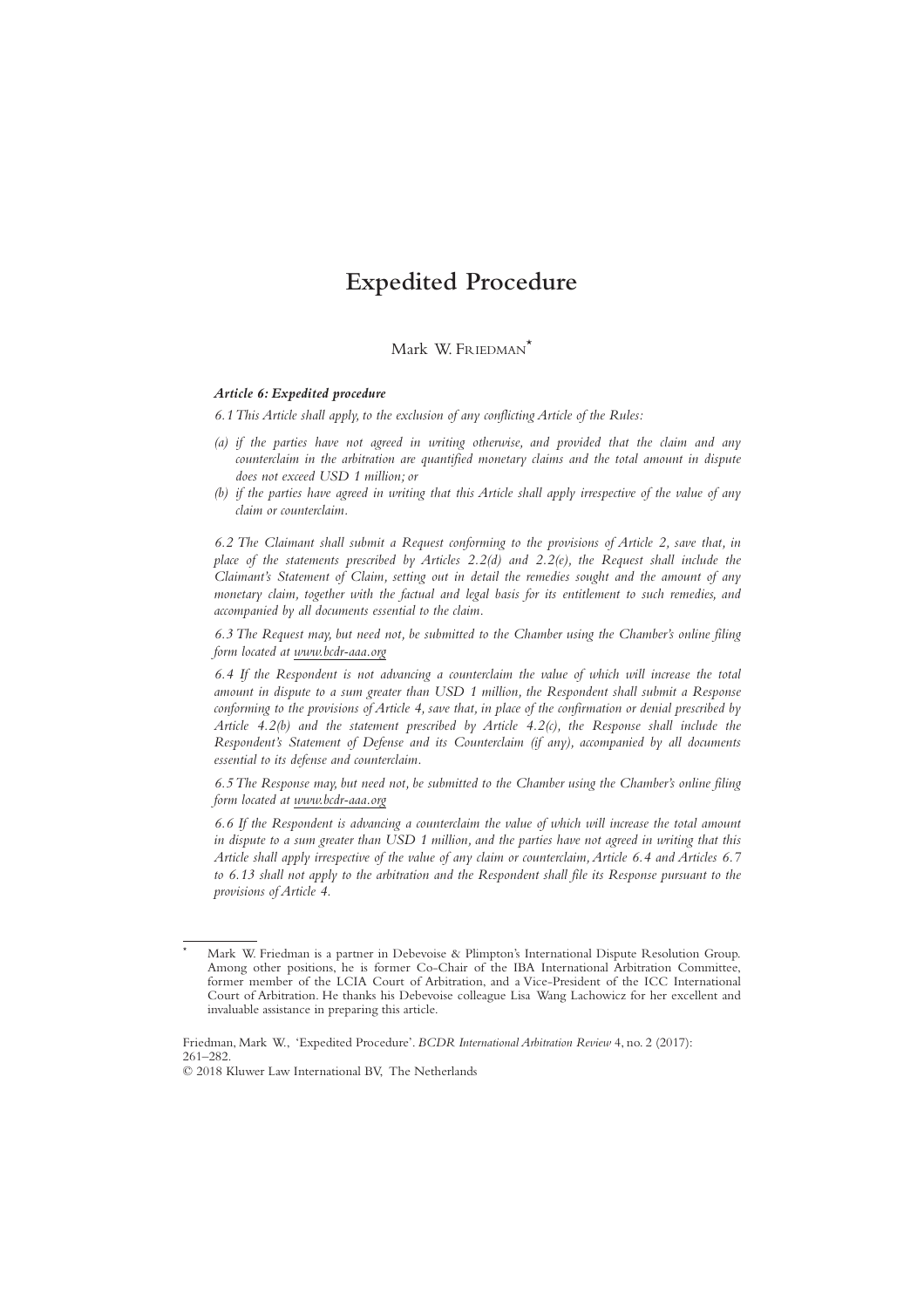*6.7 If, after filing the initial claim and counterclaim, a party amends its claim or counterclaim so that the total amount in dispute exceeds USD 1 million, the case will continue to be administered pursuant to this Article, unless the parties agree otherwise, or the Chamber or the arbitral tribunal determines otherwise.*

*6.8 Notwithstanding any other agreement to the contrary, the arbitral tribunal shall comprise a sole arbitrator.*

*6.9 Unless the parties have jointly nominated an arbitrator in writing, the Chamber shall, as soon as practicable after receipt of the Response, appoint an arbitrator of its choosing.*

*6.10 The appointment of the arbitral tribunal shall be promptly confirmed by the Chamber to the parties in a written notice of appointment.*

*6.11 The arbitral tribunal shall conduct the arbitration as it considers suitable to the nature and circumstances of the case and to the expedited nature of the procedure, including determining whether any further written submissions should be made by the parties, and if so, according to what timetable, and whether the arbitration should be conducted on the papers only, without an oral hearing.*

*6.12 Unless otherwise agreed by the parties or determined by the Chamber, the arbitral tribunal shall issue the final award no later than 30 days after the date of the close of proceedings.*

*6.13 Each of the 30-day deadlines prescribed by Article 37 for the interpretation or correction of an award shall be abridged to 15 days in respect of any award issued under this expedited procedure.*

#### 1 INTRODUCTION

One of international arbitration's most appealing features to contracting parties is its relatively low cost and great efficiency compared to litigation in national courts. Or at least it used to be. As arbitration costs have risen and become more public, and as national courts have adopted more pragmatic and streamlined procedures and actively competed for market share of commercial disputes, arbitration's efficiency advantage has diminished – or least seems to have done so in the minds of the business community.

This troubling dynamic has many causes, and the arbitration community has proposed various solutions. Among those solutions are new institutional rules offering expedited arbitration procedures to pare back the dispute process to its essentials and thereby accelerate dispute resolution, especially for relatively low-value claims.The Bahrain Chamber for Dispute Resolution ('BCDR-AAA') has recently joined this club by reason of Article 6 of its revised arbitration rules (the '2017 BCDR Rules').<sup>1</sup>

This article will describe the need that prompts expedited rules and other efficiency measures; analyze the BCDR's approach to expedited arbitration and how it compares to what other institutions offer; and finally provide some

<sup>1</sup> Rules of Arbitration of the Bahrain Chamber for Dispute Resolution, effective 1 October 2017, available online at http://www.bcdr-aaa.org/2017-arbitration-rules/.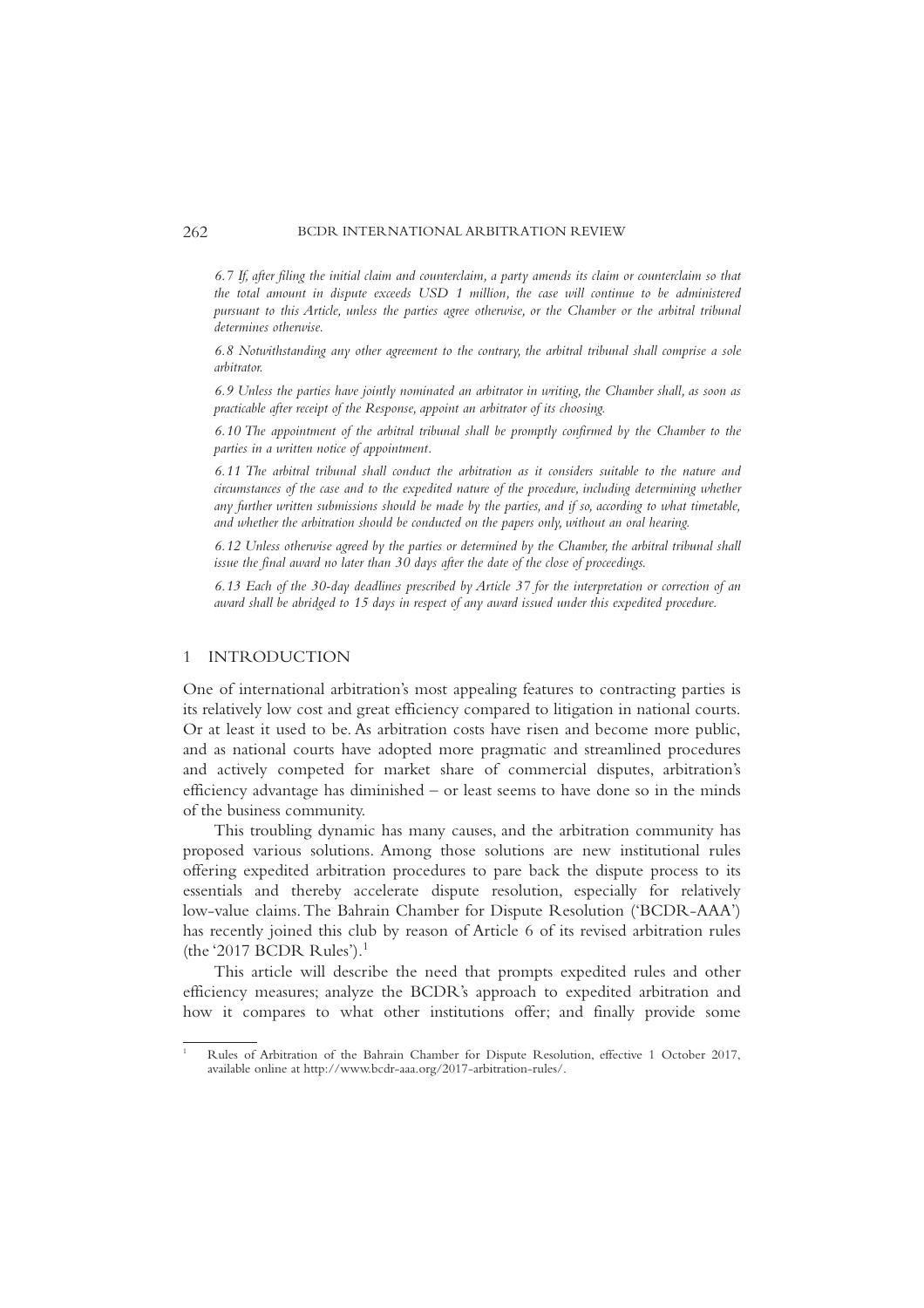observations regarding how expedited procedures fit within the international arbitration firmament and what else might be required to preserve or restore arbitration's efficiency advantage.

#### 2 THE NEED FOR SPEED

In considering whether arbitration is genuinely efficient, especially for relatively low-value disputes, an example might be instructive. A number of years ago, two shareholders in Company X commenced an International Chamber of Commerce ('ICC') arbitration against the company for breaching a clause in a share purchase agreement by which they could compel Company X to terminate an investment treaty arbitration Company X had brought against the Government of 'Xanadu'.2 The shareholders sought an order that Company X either withdraw its investment arbitration request or repay the sum the claimants had paid for their right to terminate the investment arbitration, which they said was EUR 5,912,503, plus moral damages in the amount of EUR  $50,000$ .<sup>3</sup> Company X counterclaimed for a portion of the costs it had expended in the investment arbitration.<sup>4</sup>

A three-member tribunal was appointed.<sup>5</sup> After arbitration proceedings that lasted more than two years, and some additional process that further prolonged the case,<sup>6</sup> the tribunal finally rendered its award: both claims and the counterclaim were to be dismissed, with each side bearing one-half of the costs and its own share of fees.<sup>7</sup> The tribunal essentially held that Company X had breached the contract, but that the shareholders had not adequately proven their damages.

While the disclosed part of the award does not describe the precise costs the parties collectively spent on this arbitration, the ICC's cost calculator $<sup>8</sup>$  indicates</sup> that a dispute of this size<sup>9</sup> brought before three arbitrators in 2017 would cost both parties a total of USD 349,065, including USD 298,233 in arbitrators' fees and

<sup>2</sup> A fictitious name used to anonymize the award. *See Shareholder (Xanadu) and Shareholder (Xanadu) v. Court-Appointed Insolvency Administrator for Company X, in liquidation (Germany)*, ICC Case No. 15885,

Final August (2011). Ibid. 25 (2011). Ibid. 25 (2011). *Ibid.* 25 (2014). *Ibid.* 2014). *Abid.* 2 *Ibid.* 5 **Commentary is exact dates**, but confirms that the parties were invited by the tribunal to  $\alpha$ prepare an agreed list of issues under dispute exactly two years after arbitration was commenced. *See ibid.* at 36, 57 ('On 15 October of Year X+2, Claimants filed a request for ICC arbitration . . . The Parties were invited by the Tribunal on 7 October of Year X+4 to prepare an Agreed List of Issues' [where 'X' is the year of the share sale agreement]). The award was issued in 2011, but there is no indication of how long the overall arbitration took.

*Ibid.* at 80.<br>See https://iccwbo.org/dispute-resolution-services/arbitration/costs-and-payments/cost-calculator/.<br>To calculate the amount in dispute for the purposes of this exercise, we have summed the claimants' primary EUR 5,912,503 claim and EUR 50,000 moral damages claim for a total of EUR 5,962,503 in dispute, or USD 7,326,997.79 based on current exchange rates.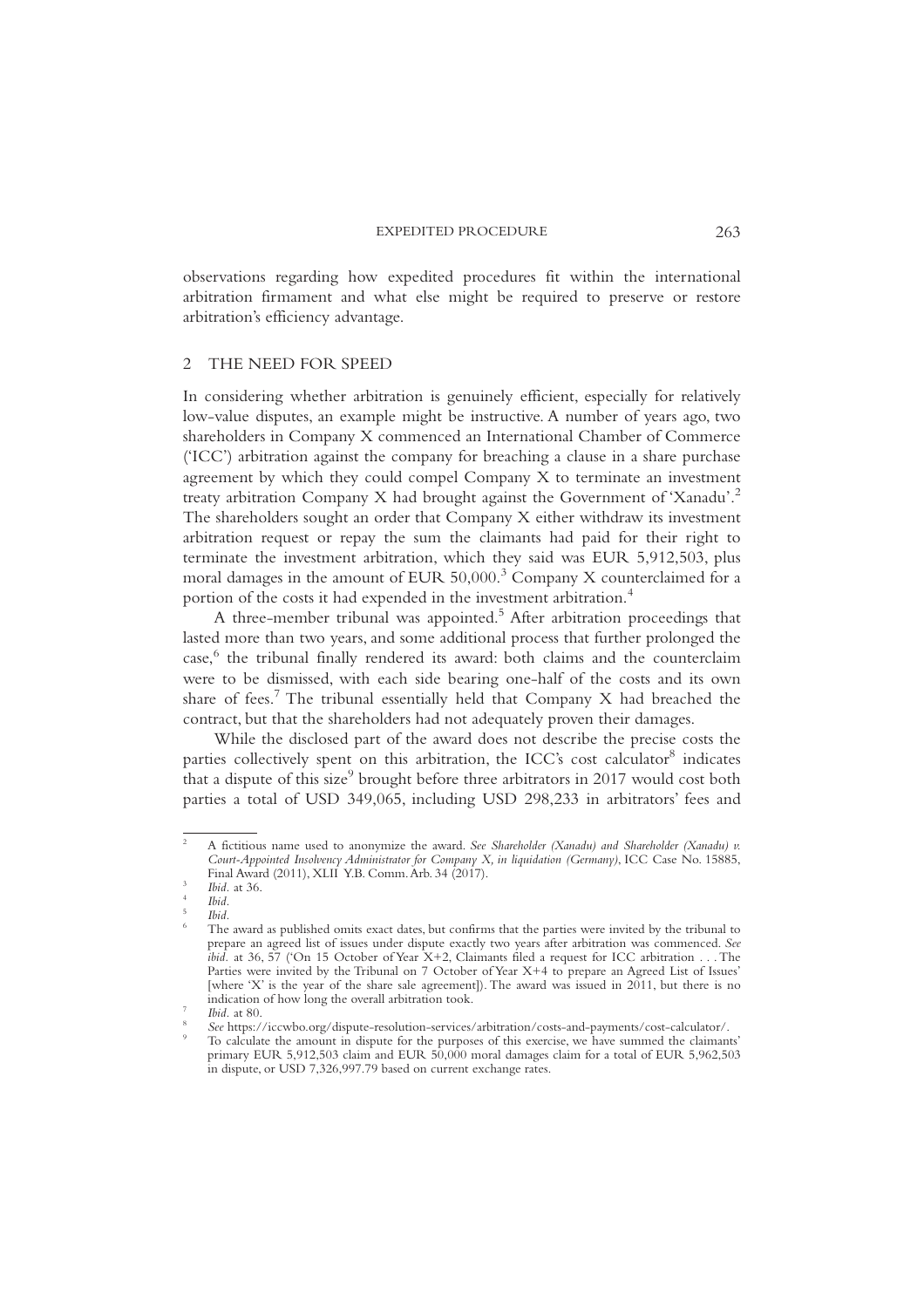USD 50,832 in administrative expenses<sup>10</sup> – or USD 174,532.50 for each side. To that the parties would of course have to add fees and expenses of counsel, any expert or witness costs, and perhaps other costs as well, which could easily have exceeded USD 1.5 million per side.<sup>11</sup> In other words, in pursuit of a dispute that was worth only about USD 7.5 million, the parties could easily have spent over USD 3.5 million – about 45% of the claim value – and over two years, only to end up with an outcome that was likely unsatisfactory to everyone. So much for efficiency!

Of course, all arbitration – like litigation – is undertaken at a risk. But the point worth stressing here is that because of the low value of the dispute (at just over USD 7 million), the parties may have taken an *inordinate* amount of risk in proportion to their anticipated reward. Perhaps they did not need a three-member tribunal, or for the proceedings to take over two years; both factors likely served to drive up costs and concomitant frustration.

Ultimately, a saga such as this is not altogether uncommon in international arbitration. Whereas arbitration was traditionally extolled for its speed and low cost, its users are becoming increasingly agitated at what they perceive to be a steady decline in both virtues. In 2006, the School of International Arbitration at Queen Mary University of London ('QMUL') and PriceWaterhouseCoopers surveyed 143 corporate counsel on international arbitration and found that the '[e]xpense and the length of time to resolve disputes are the two most commonly cited disadvantages of international arbitration'.<sup>12</sup> In 2010, a subsequent QMUL survey (this time with White & Case) found that while most interviewees would find it appropriate for an award to be delivered three to six months after the close of hearings, it is more common for awards to be rendered more than twelve months after the close of hearings, with some 'horror stories' of awards not being rendered for up to three years.<sup>13</sup>

By 2015, the top four complaints of arbitration users were all related to cost and efficiency.<sup>14</sup> Cost was 'by far the most complained of characteristic', followed

<sup>10</sup> *See ibid.* <sup>11</sup> Calculations using a figure for amount in dispute of USD 7,326,997.79 (*see supra* note 9 for conversion), number of arbitrators of three, ordinary ICC procedure, and average complexity of dispute. *See* International Arbitration Attorney Network, *Full ICC Arbitration Cost Calculator*,

<sup>&</sup>lt;sup>12</sup> Queen Mary University of London School of International Arbitration and PriceWaterhouseCoopers,<br>International Arbitration: Corporate Attitudes and Practices 2006 at 2 (2006); see also ibid. at 6–7.

<sup>&</sup>lt;sup>13</sup> Queen Mary University of London School of International Arbitration and White & Case, *2010* International Arbitration Survey: Choices in International Arbitration at 32 (2010).

Queen Mary University of London School of International Arbitration and White & Case, 2015 *International Arbitration Survey: Improvements and Innovations in International Arbitration* at 7 (2015).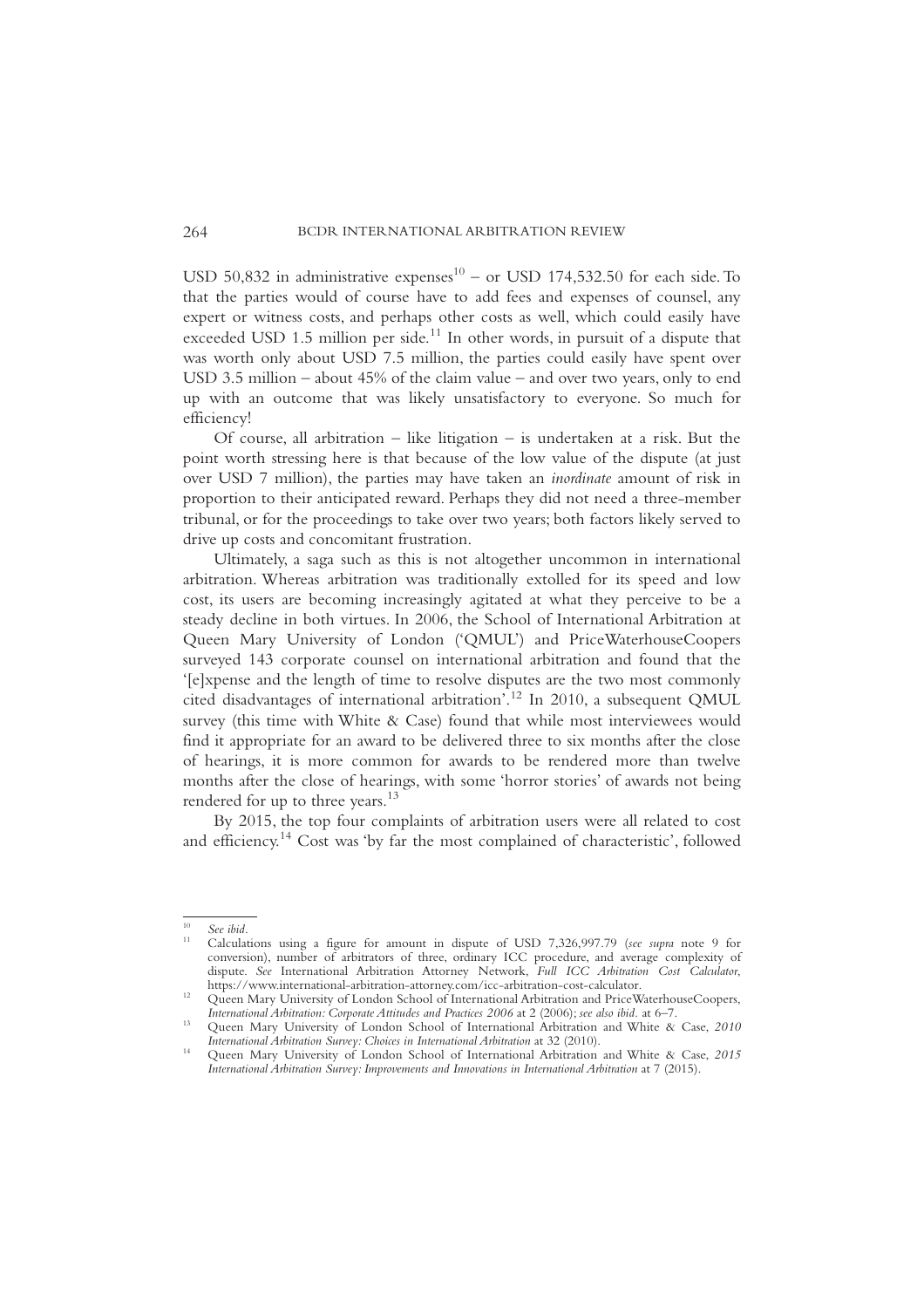by: the lack of effective sanctions during the arbitral process, 'thought to fail to incentivise efficiency by counsel'; lack of insight into arbitrators' efficiency; and lack of speed.<sup>15</sup> 'Greater efficiency' was also ranked the second most important factor for assessing the improvement of arbitral institutions, in between 'reputation and recognition' and 'high level of administration' (ranked first and third, respectively).<sup>16</sup> When surveyed about areas where arbitration counsel can do better, respondents overwhelmingly endorsed efficiency-related measures, such as: 'work with opposing counsel to narrow issues' (endorsed by 66% of respondents); 'work with opposing counsel to limit document production' (62%); '[e]ncourage settlement' (60%); 'not overlawyer[]' (57%); '[m]ake better use of technology to save time and costs' (46%); '[s]eek more streamlined procedures (37%); and seek '[m]ore efficient use of resources'  $(33\%)$ .<sup>17</sup>

The survey results are in: arbitration users are demanding greater efficiency at all stages of the arbitration and from all of its participants – arbitral institutions, arbitrators, parties, and counsel alike.

There are of course many potential ways of addressing this demand, and considering the full range of them is well beyond the scope of this article. However, some of them are neatly encapsulated in my own firm's Efficiency Protocol, which we launched in 2010 and updated this year.The Protocol reflects our commitment to explore ways to promote efficiency in every case,<sup>18</sup> and to seek procedures proportionate to the case's value and complexity, $^{19}$  by identifying twenty-five specific efficiency-enhancing procedures related to each stage of the arbitration, including tribunal formation, procedure, evidence, hearing, and settlement.<sup>20</sup> Of particular relevance to the BCDR's fast-track procedure analyzed in this article, the Protocol contemplates appointing a sole arbitrator for smaller disputes;<sup>21</sup> a fast-track schedule with fixed deadlines;<sup>22</sup> electronic, paperless arbitrations;23 and alternative briefing formats (such as detailed outlines) to focus the issues for the tribunal's consideration. $24$ 

Some of these procedures are already hallmarks of institutions that must necessarily resolve cases expeditiously. For example:

<sup>15</sup> *Ibid.* <sup>16</sup> *Ibid.* at 20. <sup>17</sup> *Ibid.* at 30 (note: respondents were able to select multiple answers). <sup>18</sup> Debevoise & Plimpton LLP, *Debevoise Efficiency Protocol* (2018), https://www.debevoise.com/~/ media/files/insights/publications/2018/01/debevoise\_efficiency\_protocol\_2018.pdf.<br>
<sup>19</sup> *Ibid.* ¶ 6.<br>
<sup>21</sup> *Ibid.* ¶ 3.<br> *Poid.* **Exercice**<br> *Ibid.* ¶ 9.<br> *Ibid.* ¶ 13.<br> *Ibid.* ¶ 122.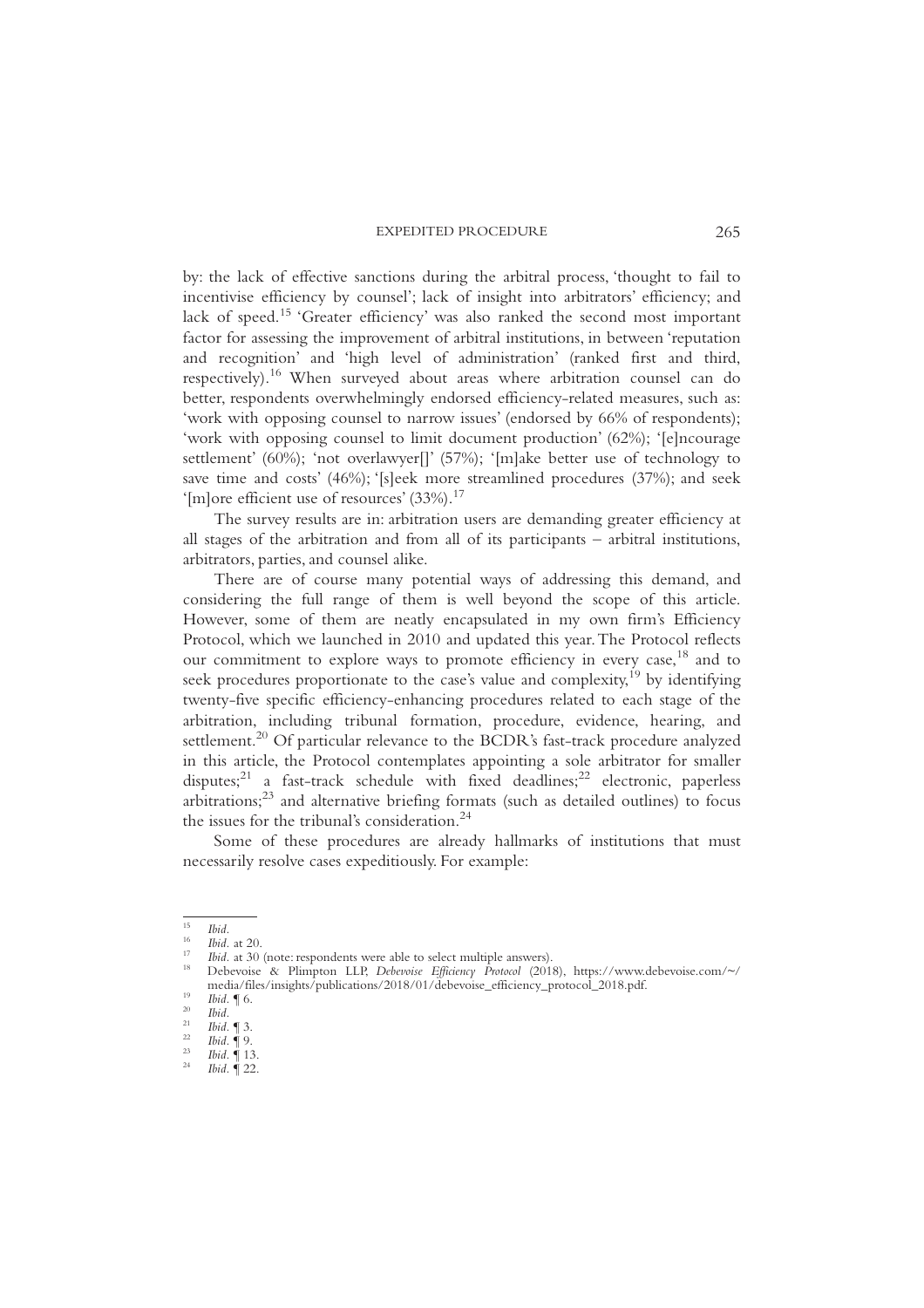- The Court of Arbitration for Sport ('CAS') provides for an expedited decision on Olympic-related disputes within a matter of hours.<sup>25</sup> Immediately upon an application for arbitration, the President of an ad hoc Division of the CAS appoints a three-member Panel from a special list of arbitrators and may, in his discretion, appoint a sole arbitrator instead.<sup>26</sup> The parties are summoned to a hearing 'on very short notice immediately upon receipt of the application' and must introduce all evidence at the hearing, as well as produce any witnesses, 'who shall be heard immediately'.<sup>27</sup> The Panel may in its discretion omit a hearing and render an immediate award.<sup>28</sup> In any event, the Panel is required to give a written decision with brief reasons within twenty-four hours of the lodging of the application, unless exceptional circumstances exist.<sup>29</sup> In limited circumstances, the Panel may choose to refer the dispute to the full CAS instead of rendering an immediate decision.<sup>30</sup> Set-aside applications must be made within thirty days.31
- The World Intellectual Property Organization's Expedited Arbitration Rules<sup>32</sup> provide a fast-track settlement mechanism for domain name disputes.<sup>33</sup> The claimant must submit its Statement of Claim along with its Request for Arbitration, and the respondent must return its Answer to the Request and Statement of Defense within twenty days.<sup>34</sup> The parties are to jointly nominate a sole arbitrator,<sup>35</sup> who 'shall ensure that the arbitral procedure takes place with due expedition',<sup>36</sup> provided that each party is afforded a fair opportunity to present its case.<sup>37</sup> A preliminary conference is held within fifteen days after the tribunal is constituted; $38$  a hearing, if any, is held within thirty days after the claimant receives the respondent's Answer to the Request and Statement of Defense,<sup>39</sup> and may not exceed

Court of Arbitration for Sport, Arbitration Rules applicable to the CAS ad hoc division for the Olympic Games, 14 October 2003, http://www.tas-cas.org/en/arbitration/ad-hoc-division.html.

<sup>&</sup>lt;sup>26</sup><br>
<sup>27</sup><br> *Bid.*, art. 15(c).<br>
<sup>29</sup><br> *Bid.*, art. 15(c).<br>
<sup>29</sup><br> *Bid.*, art. 15(c).<br>
<sup>29</sup><br> *Bid.*, art. 20.<br> *Bid.*, art. 20.<br> *Bid.*, art. 21.<br>
World Intellectual Property Organization, WIPO Expedited Arbitration Rules, http://www.wipo.int/amc/en/arbitration/expedited-rules/.<br>
33 Ibid., art. 2.<br>
Ibid., arts. 10–12.<br>
35 Ibid., art. 14.<br>
36 Ibid., art. 31(c).<br>
37 Ibid., art. 31(c).<br>
38 Ibid., art. 31(b).<br>
39 Ibid., art. 34.<br>
39 Ibid., art.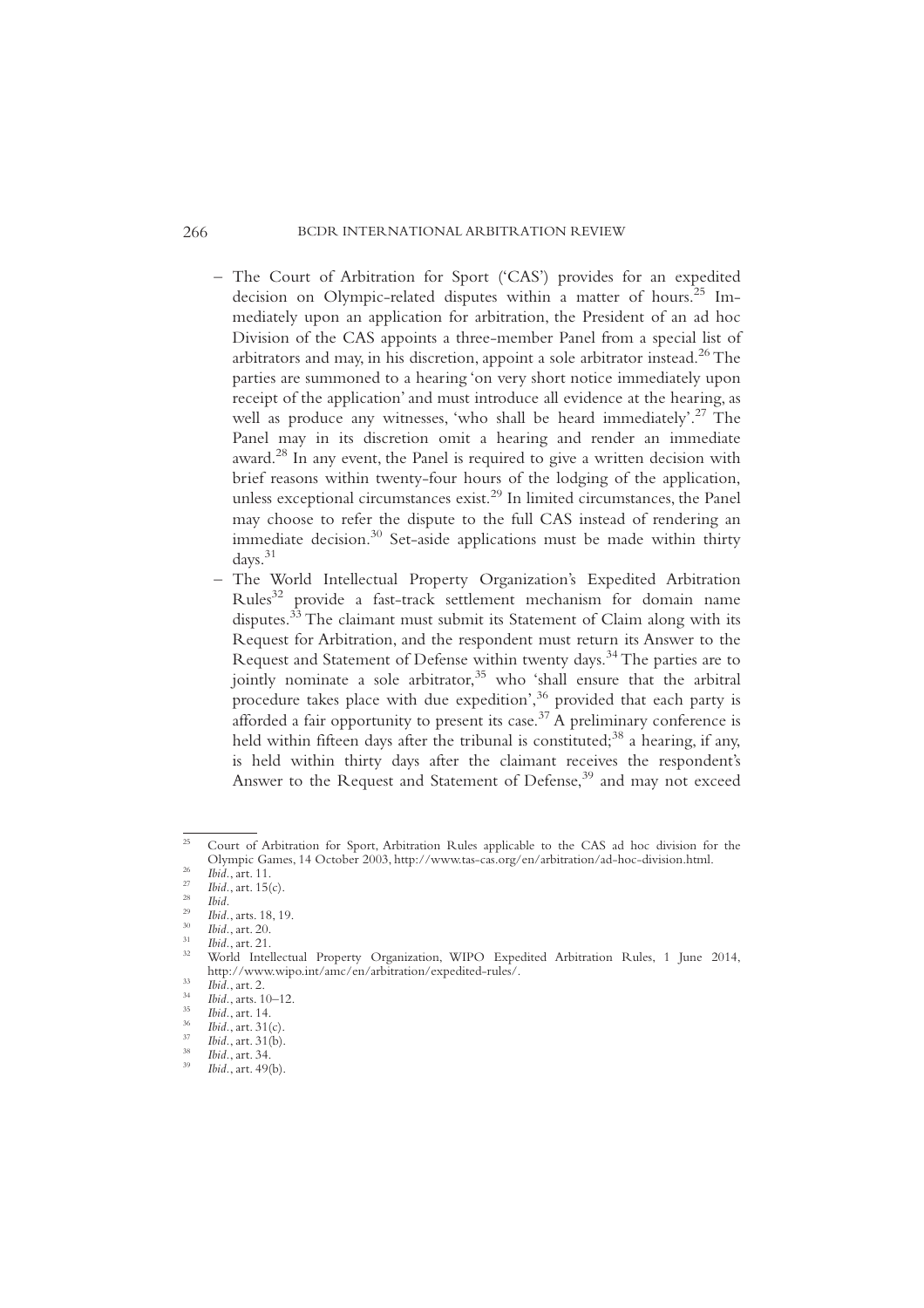three days.<sup>40</sup> The final award must be rendered within three months after the delivery of the Statement of Defense or the establishment of the tribunal, whichever occurs later.<sup>41</sup>

– The Fédération Internationale de l'Automobile ('FIA'), governing body of the Formula One motor-sport series, has established a dispute resolution system to resolve disputes about the team for which a driver will compete.<sup>42</sup> This system of ad hoc arbitration establishes a 'Contract Recognition Board' ('CRB') composed of three arbitrators and three alternates of different nationalities, appointed by the President of the ICC and sitting in Geneva, Switzerland. $43$  When a dispute arises, the CRB convenes a tripartite meeting with the driver and the 'old' and 'new' teams within three working days after it becomes aware of apparently conflicting contracts.44 The CRB accepts witnesses and evidence at this meeting and issues a written decision within three days, stating which contract is the prevailing contract.<sup>45</sup>

In contrast to these long-standing expedited procedures in the worlds of sports and intellectual property, rules for expedited commercial arbitration are relatively new. In March 2017, the ICC introduced its Expedited Procedure Provisions, joining, among others, the Stockholm Chamber of Commerce ('SCC'), International Centre for Dispute Resolution ('ICDR'), London Court of International Arbitration ('LCIA'), Singapore International Arbitration Centre ('SIAC'), and the Hong Kong International Arbitration Centre ('HKIAC') – all of which have successfully adopted mechanisms for expedited arbitration.<sup>46</sup> These expedited procedures aim to reduce the duration and cost of arbitral proceedings, while preserving arbitration's main purpose: the fair and efficient resolution of commercial disputes.<sup>47</sup> In October 2017, BCDR-AAA joined this group with Article 6 of its revised Rules of Arbitration, to which I now turn.

<sup>40</sup> *Ibid.* <sup>41</sup> *Ibid.*, art. 58(a). <sup>42</sup> Gabrielle Kaufmann-Kohler and Henry Peter, *Formula 1 Racing and Arbitration: The FIA Tailor-Made System for Fast Track Dispute Resolution*, 17(2) Arb. Int'l 173, p. 174 (2001), doi.org/10.1023/

A:1011250312120. <sup>43</sup> *Ibid.* <sup>44</sup> *Ibid.* at 176. <sup>45</sup> *Ibid.* at 176–77. <sup>46</sup> *See* Thomas Snider, *Accelerating the Pace of International Arbitration:A Comparative Look at the ICC's New Expedited Procedure Provisions*, *Lexology* (28 April 2017), https://www.lexology.com/library/detail.aspx?g= 2ce7fcd1-1dbd-4065-a6c4-5a9b54f7a092.<br>See ibid.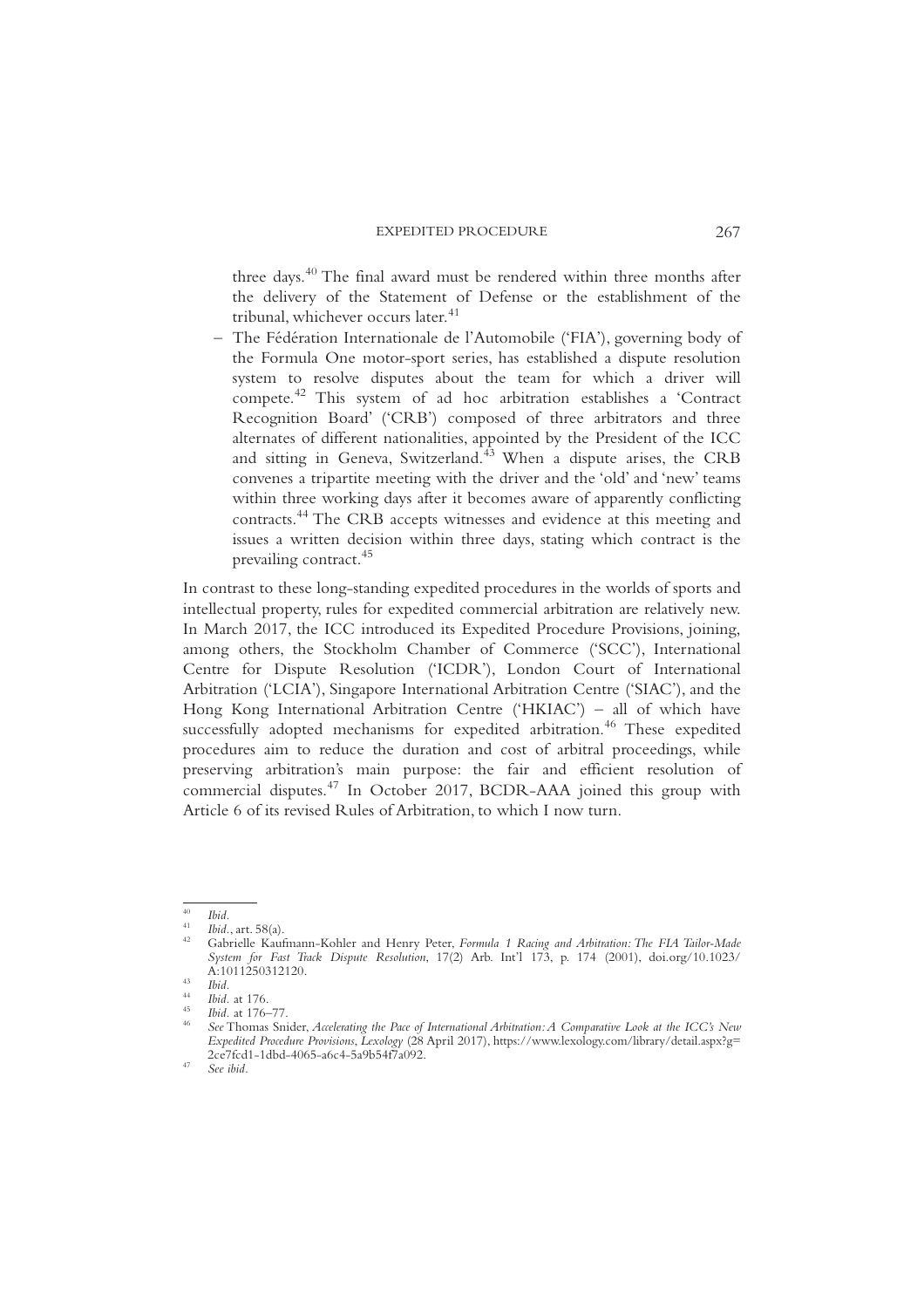#### 3 ARTICLE 6: BCDR-AAA'S EXPEDITED PROCEDURE

In partnership with the American Arbitration Association ('AAA'), the Bahrain Chamber for Dispute Resolution provides independent dispute settlement of commercial and government disputes. The BCDR-AAA arbitration rules were first adopted in 2010 and were closely modeled on the then-existing rules of the ICDR.<sup>48</sup> In early 2016, the BCDR-AAA Board of Trustees (the 'Board') tasked Nassib G. Ziadé, Adrian Winstanley, and Antonio R. Parra with reviewing and drafting revised arbitration rules for the Board's consideration.<sup>49</sup> BCDR-AAA representatives publicized the draft revised rules at the International Bar Association Annual Conference and invited comments from arbitration stakeholders.<sup>50</sup> The Board adopted the revised rules, including a new fee schedule and a model arbitration clause, effective as of 1 October 2017.<sup>51</sup>

The 2017 BCDR Rules contain a variety of amendments to address explicitly perennial issues arising in international arbitration. For example, they expressly permit ex parte discussions between a party and the arbitrator the party has appointed on the suitability of presiding arbitrator candidates,<sup>52</sup> and they require a party to pay an emergency arbitrator fee at the time it applies for emergency measures.53 A new Article 13 addresses the appointment of a secretary to assist the arbitrators with research, which now requires party approval and maintenance of the secretary's impartiality and independence, as well as specifying that the secretary refrain from exercising the decision-making powers of the tribunal.<sup>54</sup>

Many of the amendments, however, reflect a heightened institutional sensitivity to efficiency. The words 'efficiency', 'speed', 'timely', or 'fast' do not appear in the 2010 BCDR Rules. The 2010 rules only brushed on the topic in Article 16, titled 'Conduct of the Arbitration',<sup>55</sup> in which Article 16(2) stated: 'The tribunal, exercising its discretion, shall conduct the proceedings with a view to expediting the resolution of the dispute. It may conduct a preparatory conference with the parties for the purpose of organizing, scheduling and agreeing to procedures to expedite the subsequent proceedings.' Article 16(3) followed: 'The tribunal may in its discretion direct the order of proof, bifurcate proceedings,

See Press Release, BCDR-AAA, *New Draft Arbitration Rules for the BCDR-AAA* (31 October 2016), http://www.bcdr-aaa.org/new-draft-arbitration-rules-for-the-bcdr-aaa/.

See Press Release, BCDR-AAA, *BCDR-AAA Launches New Arbitration Rules* (5 October 2017), http://www.bcdr-aaa.org/bcdr-aaa-launches-new-arbitration-rules/.

<sup>&</sup>lt;sup>50</sup> Ibid.<br>
<sup>51</sup> Ibid.; 2017 BCDR Rules.<br>
<sup>52</sup> 2017 BCDR Rules, art. 10.2; Press Release, *supra* note 49.<br>
<sup>53</sup> 2017 BCDR Rules, art. 14; Press Release, *supra* note 49.<br>
<sup>54</sup> 2017 BCDR Rules, art. 13; Press Release, *sup* (hereinafter '2010 BCDR Rules').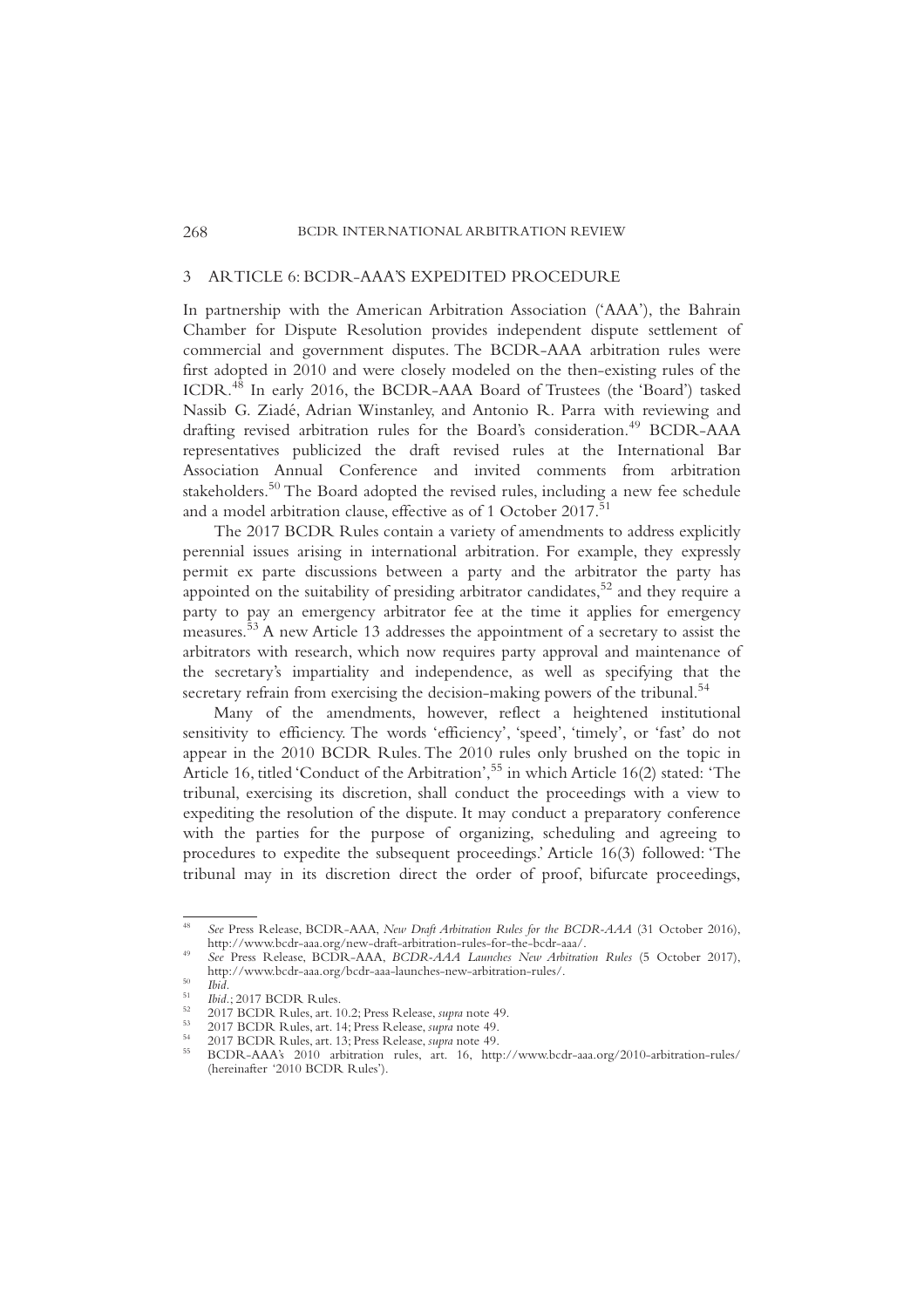exclude cumulative or irrelevant testimony or other evidence and direct the parties to focus their presentations on issues the decision of which could dispose of all or part of the case.'

By contrast, the 2017 version of Article 16 contains meatier provisions on efficiency, including exhortations that the tribunal, as well as the parties, 'avoid[] unnecessary delay and expense';<sup>56</sup> 'consider how technology, including electronic communications, might be used to increase the efficiency and economy of the proceedings';<sup>57</sup> and conduct a preliminary conference 'promptly' after the tribunal is appointed.<sup>58</sup> Elsewhere, joinder and consolidation provisions also newly make reference to the need to consider efficiency.<sup>59</sup> Article 6 goes even further by setting out a fast-track procedure for low-value claims or for claims of any value if the parties opt into it.

Article 6.1 sets out the expedited procedure's scope, providing that it will apply automatically to all cases with quantifiable monetary claims where the sum of the claim and any counterclaim do not exceed USD 1 million.<sup>60</sup> This means that cases seeking non-quantifiable  $-$  i.e., declaratory or injunctive  $-$  relief would not automatically trigger the application of Article  $6<sup>61</sup>$  Notwithstanding the value of the claim or counterclaim, parties may agree in writing to opt into the expedited procedure.<sup>62</sup> Under BCDR-AAA's 'ordinary', non-expedited procedure, it is possible for the claimant to submit only a short summary of its claim and the relief requested with its Request for Arbitration ('RfA'), with a detailed Statement of Claim and accompanying evidence due after the tribunal is constituted.<sup>63</sup> Likewise, the respondent's Answer to the RfA need not include detailed factual and legal support until such time as the tribunal determines appropriate.<sup>64</sup> By contrast, the expedited procedure requires the parties to submit their entire case (i.e., detailed Statements of Claim and Defense – along with all 'essential' documents) simultaneously with the RfA and the Answer, respectively.<sup>65</sup> The expedited procedure permits paperless, online submission of the RfA, Answer, and Statements of Claim and Defense, at the option of the parties.<sup>66</sup>

<sup>56</sup> 2017 BCDR Rules, arts. 16.2, 16.4. <sup>57</sup> *Ibid.*, art. 16.3. <sup>58</sup> *Ibid.* <sup>59</sup> *See ibid.*, arts. 28.4(b), 29.3 (tribunal to consider 'the interests of justice and efficiency' when evaluating

Unless the parties have agreed otherwise, *see ibid.*, art.  $6.1(a)$ .<br>It is unclear under the plain text of the 2017 BCDR Rules how so-called 'mixed' arbitration – with claims for both quantifiable and non-quantifiable – relief would be treated.<br>
<sup>62</sup> 2017 BCDR Rules, art. 6.1(b).<br>
<sup>63</sup> *See generally ibid.*, arts. 2, 17.<br>
<sup>64</sup> *See generally ibid.*, arts. 4, 17.<br>
<sup>65</sup> *Ibid.*, arts. 6.2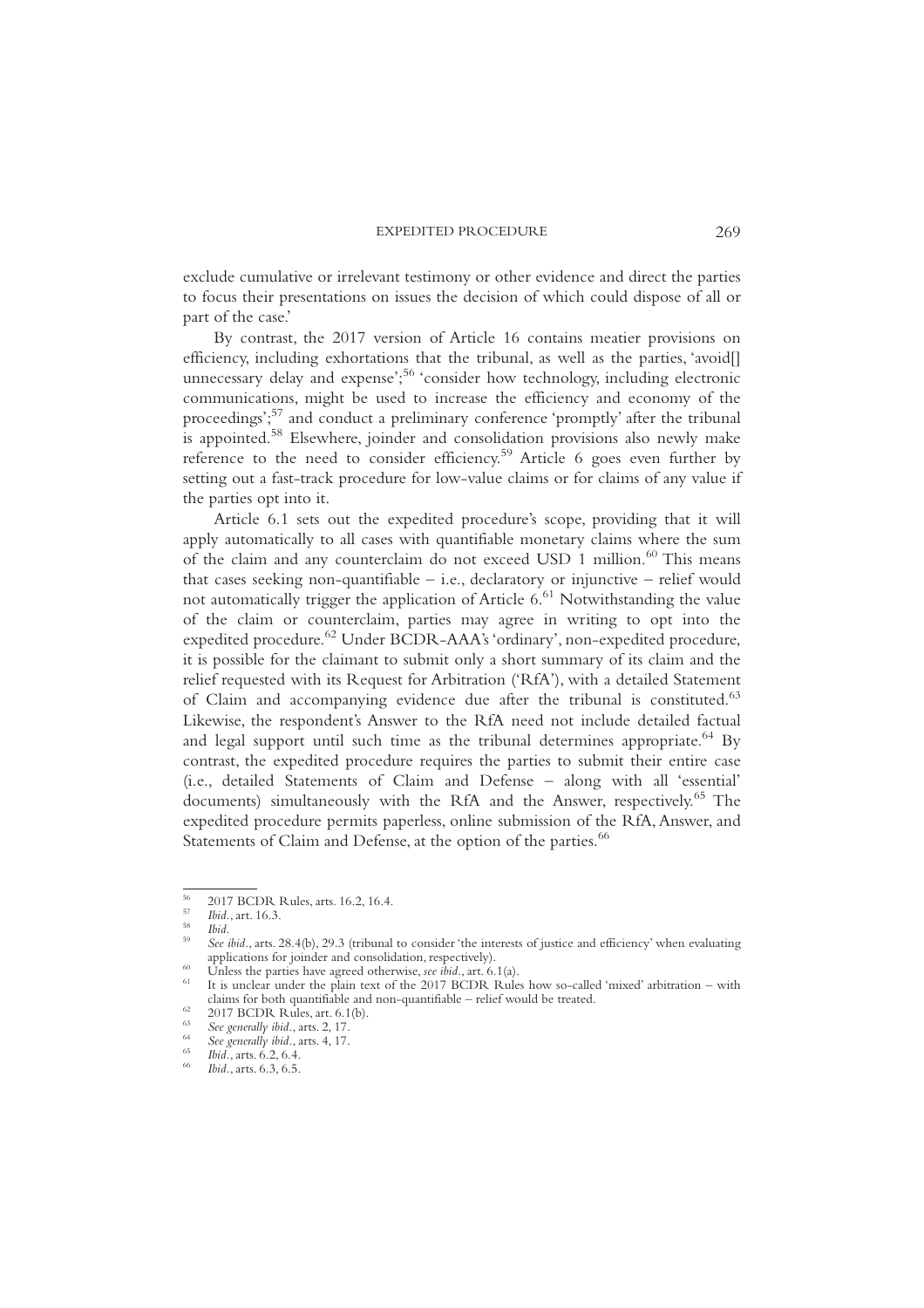Article 6.6 stipulates that if the Answer and Statement of Defense (due thirty days after commencement of the arbitration under both the ordinary and expedited procedures<sup>67</sup>) advances a counterclaim which increases the total amount in dispute to above USD 1 million, the parties automatically revert to the ordinary procedure, unless they agree in writing to continue with the expedited procedure.<sup>68</sup> However, reversion to the ordinary procedure may occur only at the time of the Answer; if subsequent amendments or additions to the claim by either party increase the amount in dispute to over USD 1 million, the expedited procedure will nevertheless continue to apply, 'unless the parties agree otherwise, or the Chamber or the arbitral tribunal determines otherwise'.<sup>69</sup> These articles strike a procedural balance between the need to limit the scope of the expedited procedure provision to a jurisdictional amount, on the one hand, and the need to limit uncertainty or gamesmanship, on the other.

Importantly, and perhaps most controversially, Article 6.8 provides for a sole arbitrator to decide the expedited dispute '[n]otwithstanding any other agreement to the contrary'.<sup>70</sup>The sole arbitrator is to be nominated by BCDR-AAA, failing a joint nomination by the parties.<sup>71</sup> The sole arbitrator provision thus explicitly overrides any agreement between the parties – either in the underlying contract or in a subsequent agreement to arbitrate – for the dispute to be settled by three arbitrators, two of whom are usually to be appointed by the parties. A single arbitrator is often a more efficient decision maker than three-member panels for all of the obvious reasons: streamlined procedural decision making, the need to accommodate fewer disparate schedules, reduction of deliberation time, and reduction of award-rendering time in light of the elimination of effort to forge a consensus out of concurring or dissenting opinions. The trade-off, of course, is decreased party autonomy and the deprivation of the party's expectation – right or wrong – that at least one of the decision makers would likely have some degree of understanding of, or even sympathy for, its perspective. In a world where autonomy and party choice are touted nearly as much and as often as efficiency as a virtue of arbitration, Article 6.8's mandate for a single arbitrator is a serious consideration that has not gone without previous challenge (as will be discussed *infra*).

The 2017 BCDR Rules further require the tribunal (consisting of a sole arbitrator) to conduct the arbitration as it sees fit in light of the nature and circumstances of the case, bearing in mind the expedited nature of the

<sup>67</sup> *Ibid.*, arts. 4.1, 6.4.<br>
68 *Ibid.*, art. 6.6.<br>
69 *Ibid.*, art. 6.7.<br>
70 *Ibid.*, art. 6.9.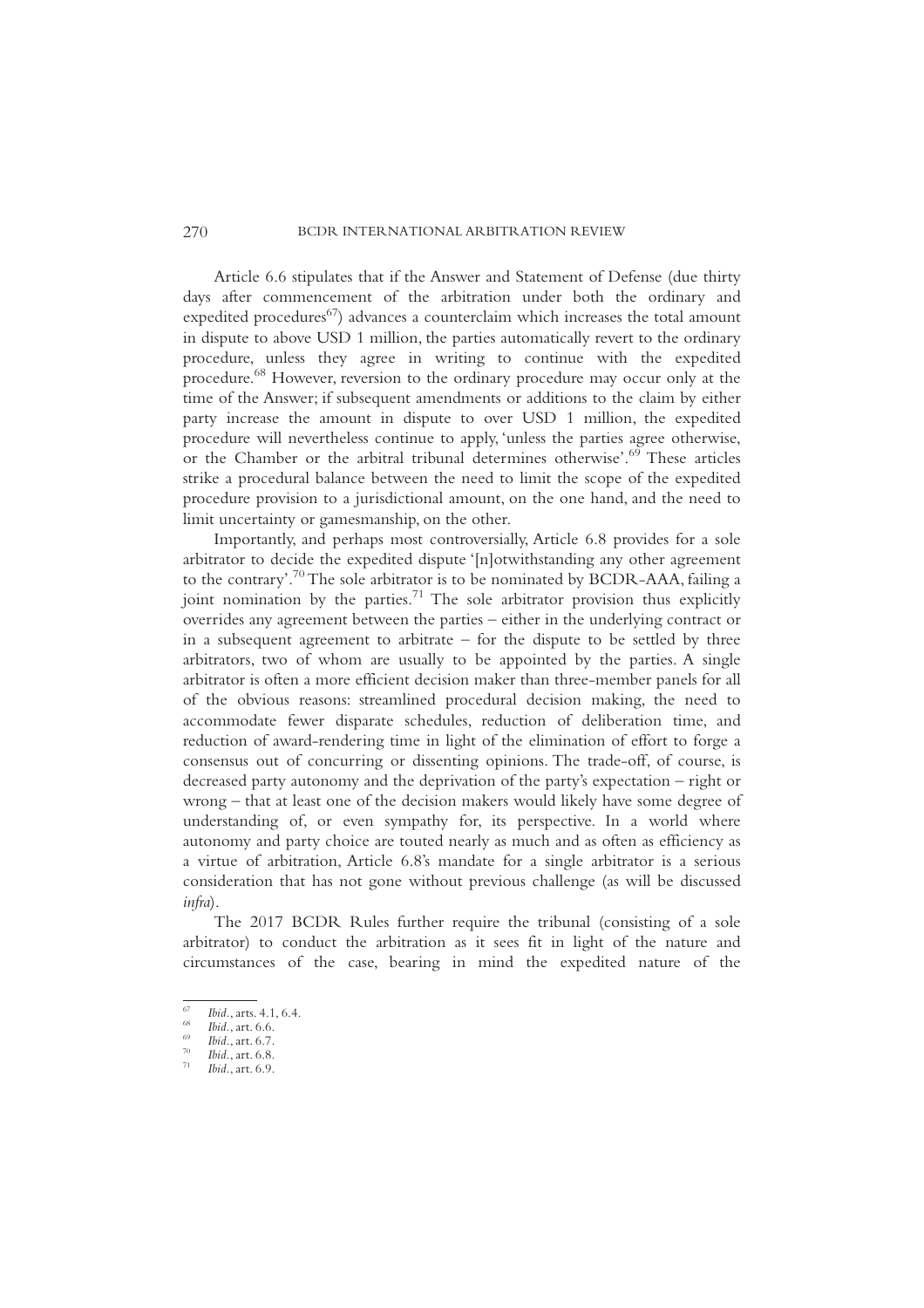procedure.<sup>72</sup> The Rules explicitly permit the tribunal to curtail or deny further written submissions and to decline to conduct an oral hearing.<sup>73</sup> All of these considerations will inevitably require a trade-off between efficiency and thoroughness.

Under the expedited procedure, the tribunal must issue an award no later than thirty days after the close of proceedings,  $74$  defined as the date the tribunal declares that the proceedings have closed when it is satisfied that the record is complete, or upon receiving negative replies from the parties with regards to whether each may wish to pursue further written or oral submissions.<sup>75</sup> The parties or BCDR-AAA can extend the thirty-day deadline if the case requires.76 Additionally, the deadline for any applications to interpret or correct the award under Article 37 is abridged from thirty to fifteen days from the date the award is issued.<sup>77</sup>

#### 4 OTHER INSTITUTIONAL MODELS

As noted, the institutional rules of the ICC, SCC, ICDR, LCIA, SIAC, and HKIAC, among others, also now provide expedited procedures. In this section, each institution's expedited procedure will be compared at a high level to BCDR-AAA's expedited procedure, with attention being drawn to any noteworthy differences. A summary chart is also provided to allow for a quick comparison of the various institutional rules.As can be seen, each institution's rules offer their own distinct advantages and disadvantages, which must be considered by parties drafting arbitration clauses that stipulate that arbitrations shall be administered according to any of these institutional rules.

– The ICC Expedited Procedure Provisions, in force as of 1 March 2017, apply to disputes not exceeding USD 2 million, but allow the parties to opt out.<sup>78</sup> They apply only to arbitration agreements concluded after 1 March 2017, or whenever the parties so agree.<sup>79</sup> Like the 2017 BCDR Rules, the ICC Expedited Procedure Rules mandate the appointment of a sole

<sup>&</sup>lt;sup>72</sup> Ibid., art. 6.11.<br>
<sup>73</sup> Ibid., art. 6.12.<br>
<sup>75</sup> Ibid., art. 6.12.<br>
<sup>75</sup> Ibid., art. 6.12.<br>
<sup>76</sup> Ibid., art. 6.13.<br>
<sup>76</sup> Ibid., art. 6.13.<br>
<sup>77</sup> Ibid., art. 6.13.<br>
<sup>77</sup> Ibid., art. 6.13.<br> *8ee generally* International Appendix VI, available at https://iccwbo.org/dispute-resolution-services/arbitration/rules-of-arbitration/<br>(hereinafter, the 'ICC Arbitration Rules').

ICC Arbitration Rules, art. 30(2); International Chamber of Commerce, *Expedited Procedure*<br>Provisions, https://iccwbo.org/dispute-resolution-services/arbitration/expedited-procedure-provisions/ *Provisions*, https://iccwbo.org/dispute-resolution-services/arbitration/expedited-procedure-provisions/ (hereinafter 'ICC Expedited Procedure').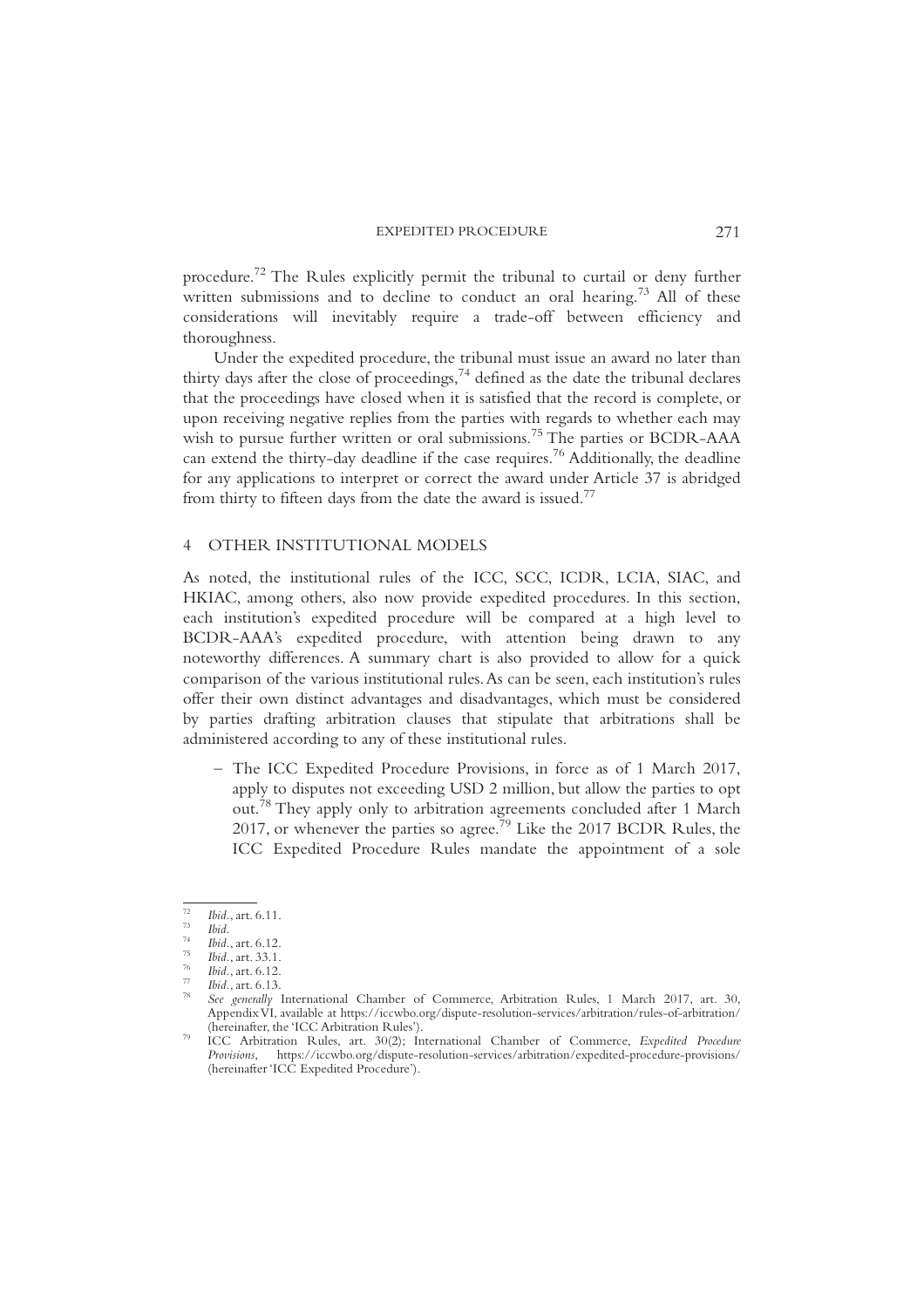arbitrator notwithstanding any contrary provision.<sup>80</sup> However, the ICC Court may appoint three arbitrators in appropriate circumstances, taking notice of any party's written comments. $81$  The procedure is simplified, allowing the tribunal to waive an oral hearing and to limit the number, length, and scope of written submissions and witness evidence.<sup>82</sup> A case management conference is held within fifteen days of the transmittal of the file to the tribunal, $83$  and the award must be rendered six months thereafter.<sup>84</sup>

- Unlike the BCDR and ICC expedited procedure rules, which apply whenever a dispute submitted under either institution's auspices lies below a certain ceiling, the SCC's expedited arbitration procedure must be specifically invoked by the parties in their arbitration agreement.<sup>85</sup> The SCC's Expedited Procedure Rules (2007, revised 2010, 2017) thus constitute a separate set of rules entirely. The dispute is decided by a sole arbitrator, who is jointly appointed by the parties or, failing that, by the SCC Board of Directors.<sup>86</sup> The case management conference is held promptly after case referral, and a procedural timetable released no later than seven days thereafter. $87$  Only one supplementary written submission is permitted as of right and a deadline of fifteen working days is allotted for each submission.<sup>88</sup> Hearings are held only upon party request for 'compelling' reasons.<sup>89</sup> A final written award with reasons must be made no later than three months after the case was referred to the arbitrator.<sup>90</sup>
- The ICDR International Dispute Resolution Procedures, as amended and effective 1 June 2014, incorporate expedited procedures at appended Articles E-1 to E-10.<sup>91</sup> They apply whenever no individual claim or counterclaim exceeds USD 250,000, exclusive of interest and costs, or whenever the parties opt in for a dispute of any size.<sup>92</sup> Like BCDR-AAA, the ICDR requires detailed statements of claim and defense to be filed

<sup>&</sup>lt;sup>80</sup><br>
ICC Arbitration Rules, app.VI, art. 2; ICC Expedited Procedure.<br>
<sup>81</sup><br>
ICC Expedited Procedure.<br>
<sup>82</sup><br>
ICC Arbitration Rules, app.VI, arts. 3(4)–3(5).<br>
<sup>83</sup><br> *Ibid.*, app.VI, art. 4(1).<br>
<sup>84</sup><br> *Arbitration Institute* 

Arbitration Institute of the Stockholm Chamber of Commerce, 2017 Rules for Expedited Arbitration, arts. 17–18, http://www.sccinstitute.com/dispute-resolution/rules/.

<sup>&</sup>lt;sup>87</sup> Ibid., art. 29.<br><sup>88</sup> Ibid., art. 30.<br><sup>89</sup> Ibid., art. 33(1).<br><sup>90</sup> Ibid., art. 43.<br><sup>91</sup> International Centre for Dispute Resolution, International Dispute Resolution Procedures (Including Mediation and Arbitration Rules), 1 June 2014, https://www.icdr.org/rules\_forms\_fees. *Ibid.* at 7.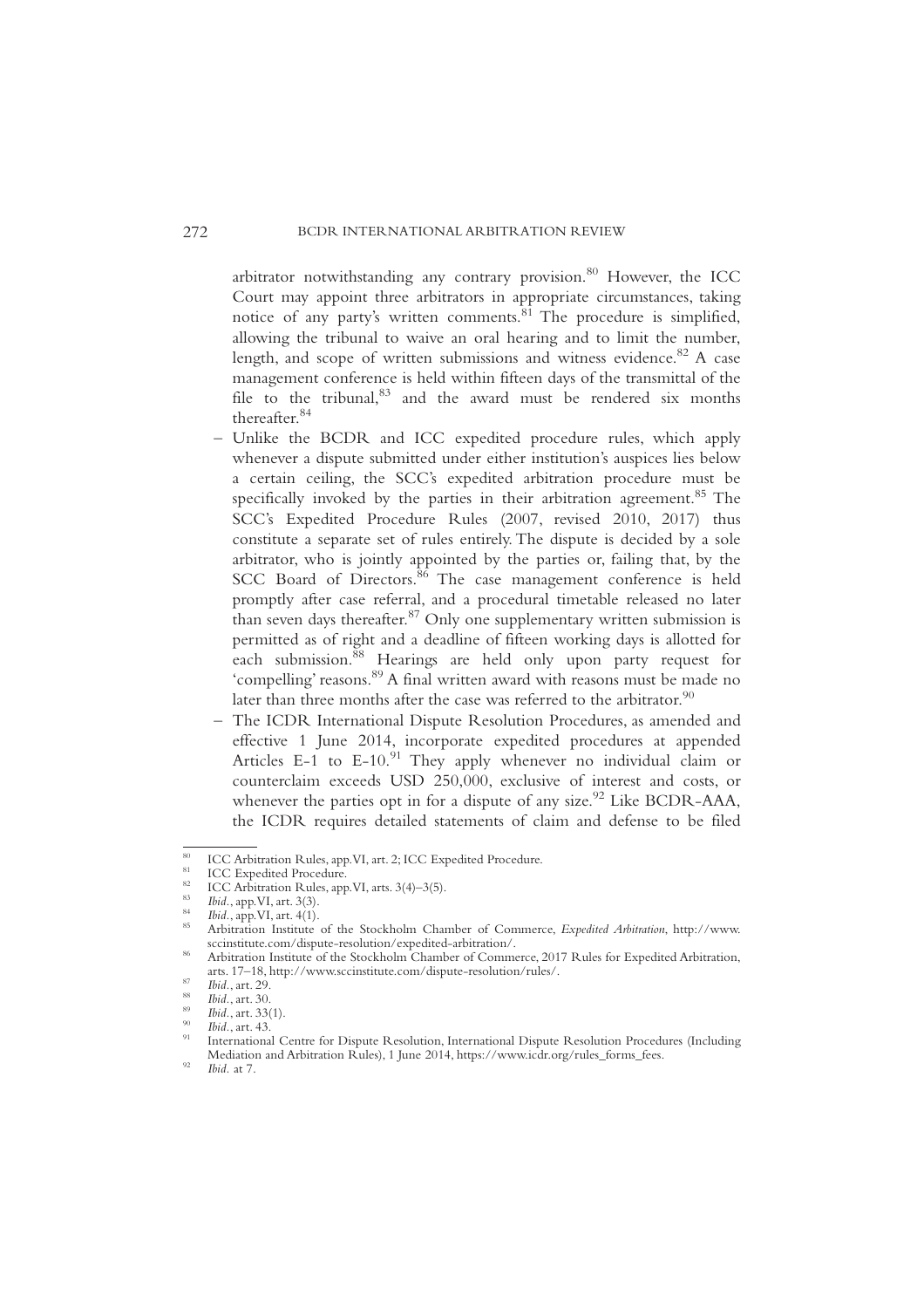along with the Notice of Arbitration and the Answer; $^{93}$  it also maintains the expedited procedure even if claims or counterclaims are subsequently amended to exceed the ceiling. $94$  An arbitrator is appointed from an experienced pool of arbitrators ready to serve on an expedited basis, with each party permitted to strike any two names from the institution's proposed list of five arbitrators.<sup>95</sup> Within fourteen days from appointment, the arbitrator shall issue a procedural order, and written submissions are due sixty days thereafter.<sup>96</sup> Cases less than USD 100,000 in value (exclusive of interest, fees, and costs) are presumed to be on the papers only, omitting any oral hearings.<sup>97</sup> An award must be issued within thirty calendar days from the close of the hearings or, where there is no hearing, submission of the parties' final statements.<sup>98</sup>

– The LCIA Arbitration Rules (1 October 2014) do not provide for separate expedited procedures for claims under certain jurisdictional amounts, but do provide measures for the expedited appointment of (1) the tribunal proper under Article 9A; and (2) an emergency arbitrator to decide exigent measures under Article 9B.<sup>99</sup> At any time, either party may apply to the LCIA Court for the immediate appointment of a temporary sole arbitrator to conduct emergency proceedings, and the application must be decided 'as soon as possible in the circumstances'.<sup>100</sup> Once the application is granted, the emergency arbitrator is appointed by the Court within three days and may conduct emergency proceedings as he or she deems fit, without any requirement to hold a hearing with the parties.<sup>101</sup> A decision in the form of an award or order, with reasons, must be made within fourteen days following the emergency arbitrator's appointment.<sup>102</sup> The emergency award can be revised or revoked by the permanent tribunal upon party application or its own initiative.<sup>103</sup> The emergency arbitrator rules apply only to arbitration agreements concluded after the effective date of the rules (1 October 2014); parties may agree to opt in or opt out as they see fit.<sup>104</sup>

<sup>&</sup>lt;sup>93</sup> Ibid., art. E-2.<br>
<sup>94</sup> Ibid., art. E-5.<br>
<sup>95</sup> Ibid. at 7, art. E-6.<br>
<sup>96</sup> Ibid., arts. E-7, E-8.<br>
<sup>97</sup> Ibid. at 7, art. 1(4).<br>
<sup>97</sup> Ibid. at 7, art. E-10.<br>
<sup>97</sup> Ibid. at 7, art. E-10.<br>
<sup>99</sup> Ibid. at 7, art. E-10.<br>
<sup>9</sup> www.lcia.org/dispute\_resolution\_services/lcia-arbitration-rules-2014.aspx#Article 9.<br>
<sup>100</sup><br> *Ibid.*, art. 9.6.<br> *Ibid.*, art. 9.7.<br> *Ibid.*, arts. 9.8, 9.9.<br> *Ibid.*, art. 9.11.<br> *Ibid.*, art. 9.11.<br> *Ibid.*, art. 9.14.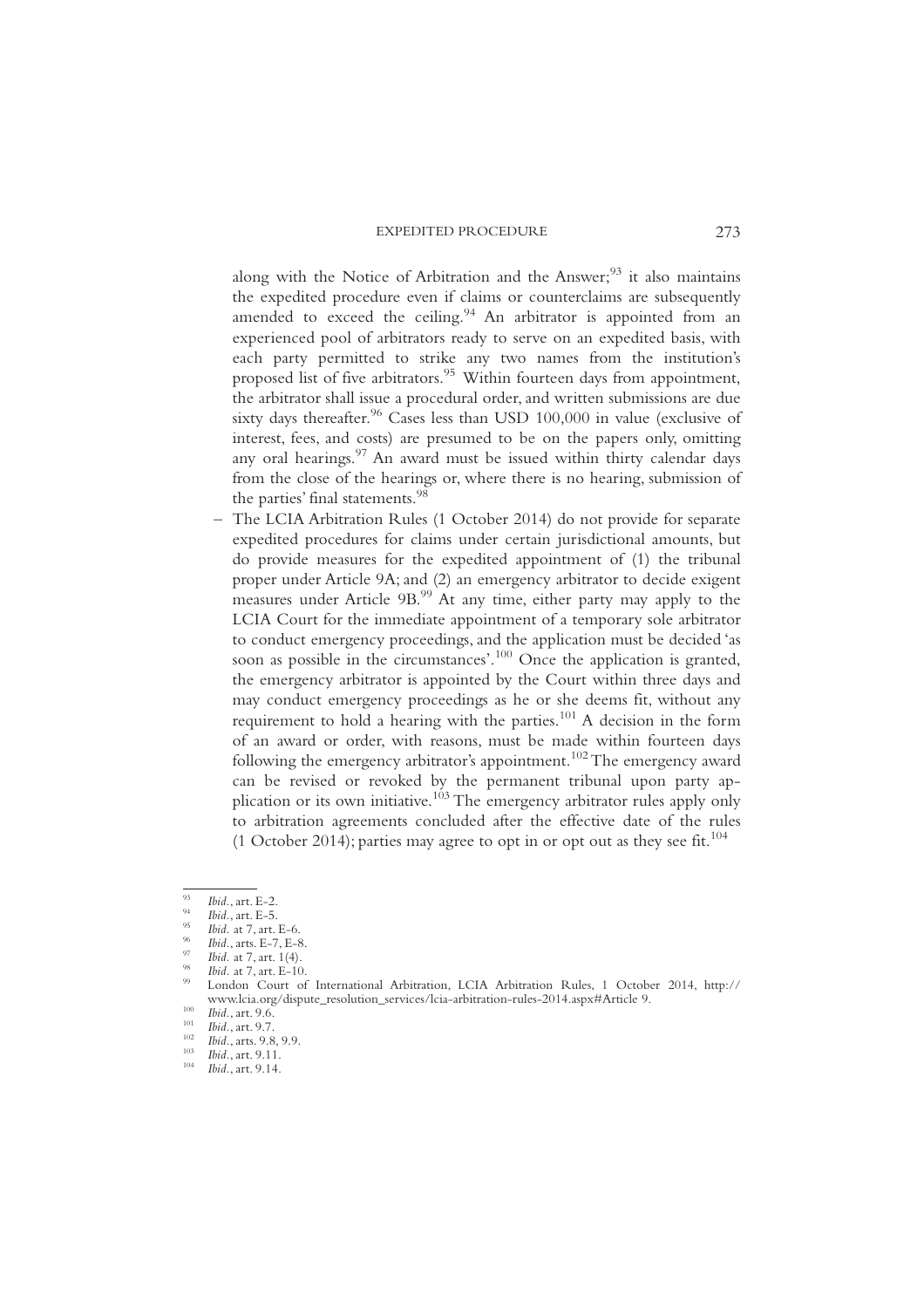- Article 5 of the SIAC Arbitration Rules (6th edition, 1 August 2016) governs its expedited procedure.<sup>105</sup> Unlike the BCDR, ICC, and ICDR expedited procedures (which automatically apply to certain disputes), the SIAC expedited procedure applies only upon application by one of the parties, provided one of the following conditions are met: (1) the total amount in dispute does not exceed USD 6 million; (2) both parties agree to the expedited procedure; or (3) there is a matter of exceptional urgency.106 Once the request for expediting is approved by the President of the SIAC Court of Arbitration, the Registrar of the Court may abbreviate any previously established time limits under the rules, the case is referred to a sole arbitrator unless the President determines otherwise, and the tribunal may decide the dispute solely on the documents.<sup>107</sup> The award must be issued six months after the tribunal is constituted, unless the Registrar grants an extension under exceptional circumstances; the tribunal may state its reasons in summary form.108
- Article 41 of the HKIAC Administered Arbitration Rules (2008, revised  $2013$ ) sets out the institution's expedited procedure.<sup>109</sup> It uses the same one-party application procedure as SIAC (i.e., requiring one of three 'triggering' conditions of aggregate amount, party agreement, or exceptional urgency), here with the aggregate amount in dispute set at HKD 25 million (approximately USD 3,187,250.00 based on current exchange rates).<sup>110</sup> The dispute is referred to a sole arbitrator; however, when the arbitration agreement provides for three arbitrators, the parties must specifically consent to a sole arbitrator.<sup>111</sup> HKIAC is entitled to shorten the time limits provided for in the rules or thereafter established by the tribunal.<sup>112</sup> There is no hearing as of right unless the tribunal decides otherwise, and the award must be made in summary form six months after the file is transmitted to the arbitral tribunal.<sup>113</sup>

Below, we tabulate the key differences between the above institutional rules for expedited arbitral procedure.

<sup>&</sup>lt;sup>105</sup> Singapore International Arbitration Centre, SIAC Arbitration Rules, 1 August 2016, http://www.<br>siac.org.sg/our-rules/rules/siac-rules-2016.

<sup>&</sup>lt;sup>106</sup> Ibid., r. 5.1.<br><sup>107</sup> Ibid., r. 5.2(a)–(c).<br><sup>108</sup> Ibid., r. 5.2(a)–(e).<br><sup>108</sup> Hong Kong International Arbitration Centre. Administered Arbitration Rules. 1 November 2013. http://hkiac.org/arbitration/rules-practice-notes/administered-arbitration-rules.<br>
<sup>110</sup> *Ibid.*, art. 41.1.<br>
<sup>111</sup> *Ibid.*, art. 41.2(a)–(b).<br>
<sup>112</sup> *Ibid.*, art. 41.2(c).<br>
<sup>113</sup> *Ibid.*, art. 41.2(e)–(g).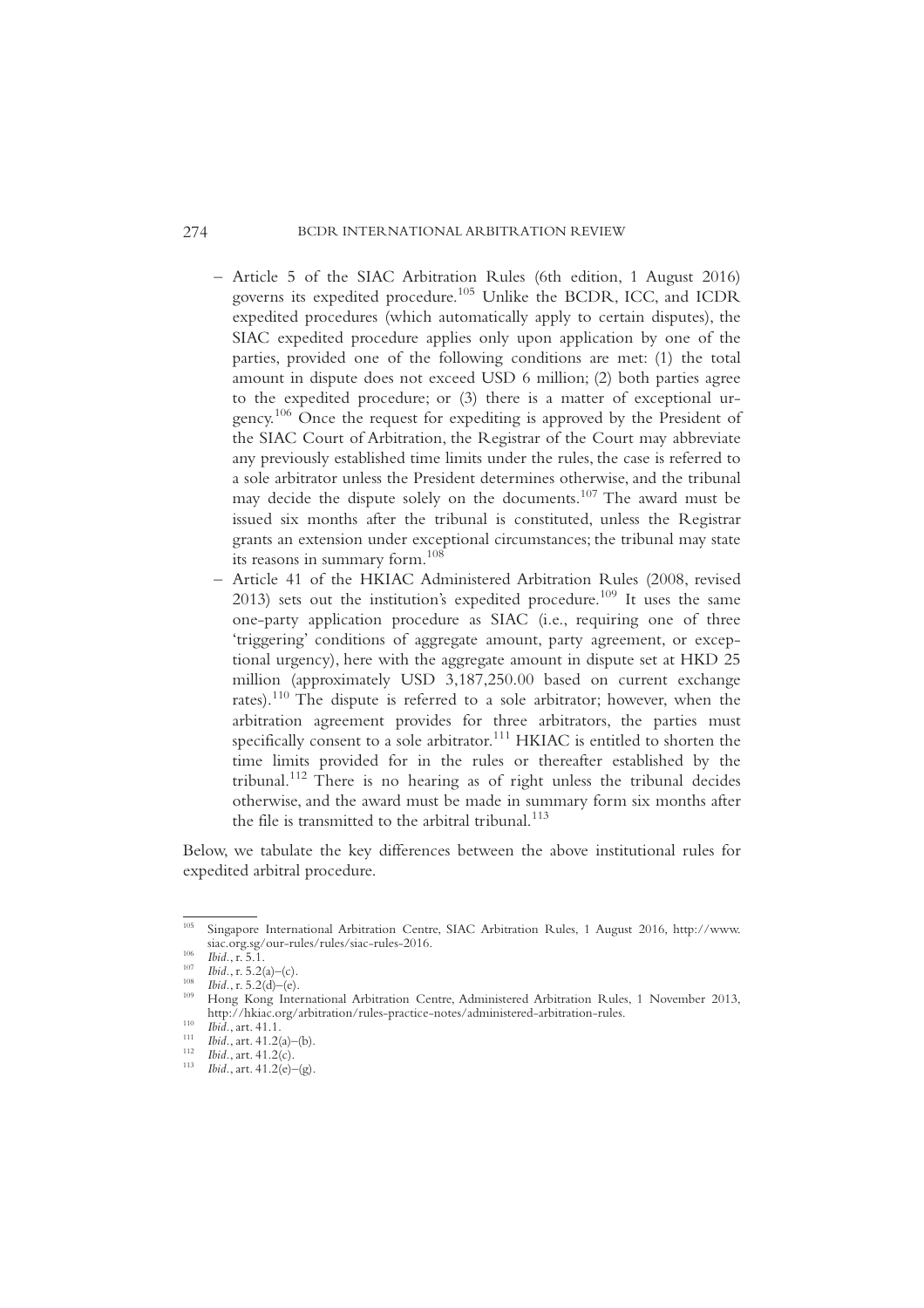|                                  | <b>BCDR</b> | ICC                    | <b>SCC</b>        | <b>ICDR</b>               | LCIA                  | <b>SIAC</b>             | <b>HKIAC</b>   |
|----------------------------------|-------------|------------------------|-------------------|---------------------------|-----------------------|-------------------------|----------------|
| Are the expedited                | Art. 6 of   | Art. 30, app. Separate |                   | Arts. E-1 to   Art. 9B of |                       | Art. 5 of               | Art. 41 of     |
| procedure rules                  | arbitration | VI of                  | expedited         | $E-10$ of                 | arbitration           | arbitration             | arbitration    |
| included in the                  | rules       | arbitration            | procedure         | arbitration               | rules                 | rules                   | rules          |
| general arbitration              |             | rules                  | rules             | rules                     |                       |                         |                |
| rules, or must they              |             |                        |                   |                           |                       |                         |                |
| be separately and                |             |                        |                   |                           |                       |                         |                |
| specifically invoked             |             |                        |                   |                           |                       |                         |                |
| in the arbitration<br>agreement? |             |                        |                   |                           |                       |                         |                |
| Does the expedited               | Yes, to     | Yes, to                | No, they          | Yes, to                   | No, only              | No, only                | No, only       |
| procedure apply                  | low-value   | low-value              | are               | low-value                 | upon                  | upon                    | upon           |
| automatically?                   | claims      | claims                 | completely claims |                           | successful            | successful              | successful     |
|                                  |             | arising from optional  |                   |                           | party                 | party                   | party          |
|                                  |             | arbitration            | with no           |                           | application           | application application |                |
|                                  |             | agreements             | regard to         |                           | showing               | showing                 | showing        |
|                                  |             | concluded              | value of          |                           | exceptional low value |                         | low value      |
|                                  |             | after 1                | claim             |                           | urgency and           | $ $ or                  | $\overline{C}$ |
|                                  |             | March 2017             |                   |                           | based on              | exceptional exceptional |                |
|                                  |             |                        |                   |                           | agreements            | urgency                 | urgency        |
|                                  |             |                        |                   |                           | concluded             |                         |                |
|                                  |             |                        |                   |                           | after 1               |                         |                |
|                                  |             |                        |                   |                           | October               |                         |                |
|                                  |             |                        |                   |                           | 2014                  |                         |                |
|                                  |             |                        |                   |                           |                       |                         |                |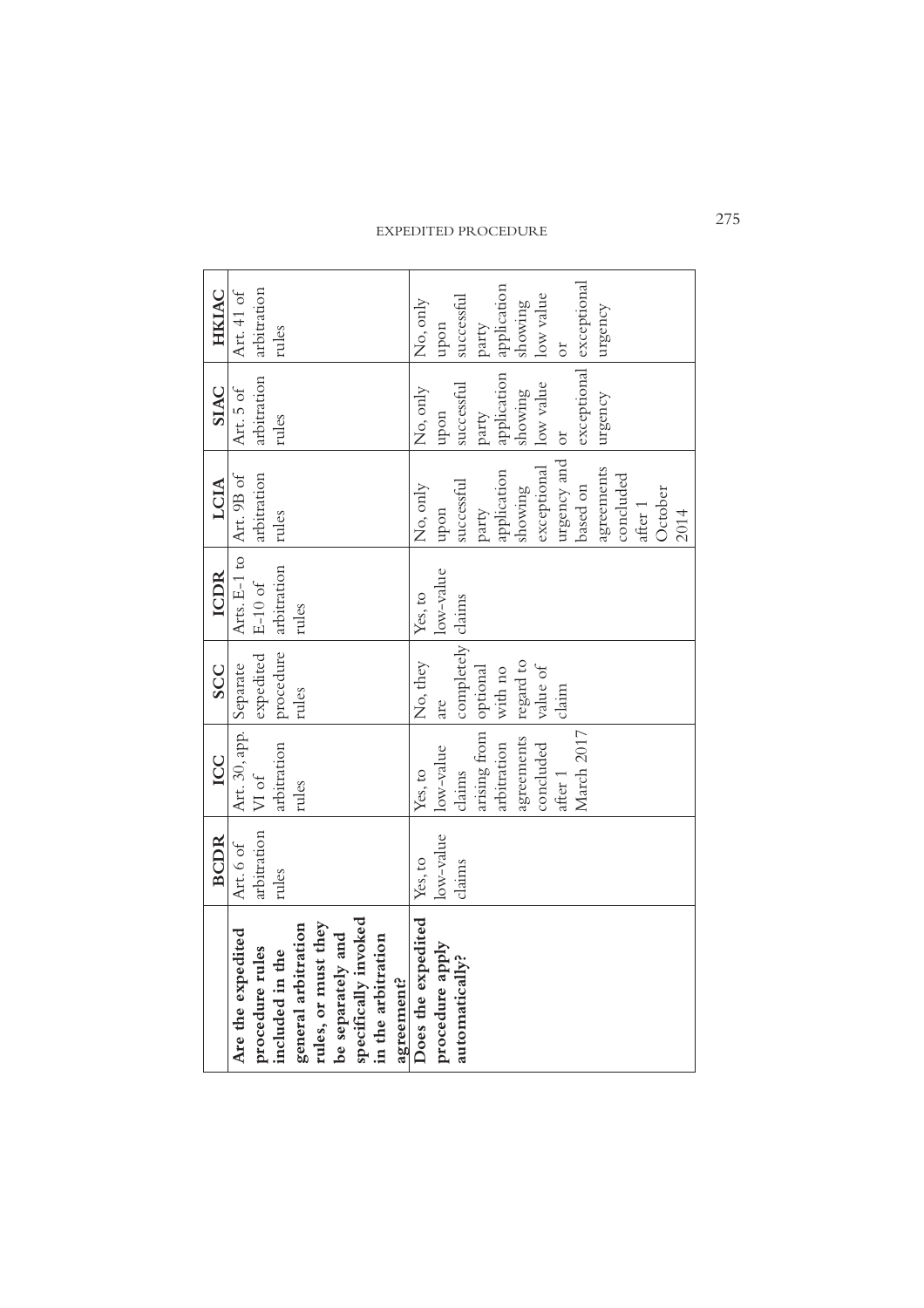#### arbitration constitution transmittal HKIAC arbitration agreement agreement arbitrators transmittal **BCDR ICC SCC ICDR LCIA SIAC HKIAC** arbitrators 6 months provides HKD<sub>25</sub> for three 6 months of file to  $\cdot$ total $^{114}$ HKD 25 tribunal Yes  $\stackrel{\circ}{\mathbf{Z}}$ million Yes Yes Yes Yes Yes Yes Yes No Yes Yes No Yes No No Yes, if 1111 1 11 after constitution proceedings appointment, of tribunal President's Yes, upon of tribunal President's 6 months **SIAC** No No No No Nombon 6 months Yes  $\stackrel{\circ}{Z}$ approval USD 6 million N/A USD 6  $\overline{ }$ after total appointment, due 14 days due 14 days following LCIA Decision award to Yes  $\frac{1}{2}$ Decision Yes written  $\overline{\phantom{0}}$ follow.  $N/A$ counterclaim counterclaim 250,000 per 250,000 per proceedings after close **ICDR** after close claim or Yes  $\frac{1}{2}$  $\stackrel{\circ}{\mathbf{Z}}$ 30 days  $\overline{ }$ USD N/A USD of management transmittal 3 months transmittal of file to 3 months **SCC** tribunal  $\stackrel{\circ}{\mathbf{Z}}$ Yes Yes  $\overline{\phantom{0}}$ from  $N/A$ million total management million total proceedings conference conference after party from case comment 6 months Yes, upon No Yes, upon comment ICC approval 6 months from case Yes Yes USD 2 ICC proceedings limit for issuance of after close **BCDR** after close million Yes  $\stackrel{\circ}{Z}$  $\stackrel{\circ}{\mathbf{Z}}$ USD 1 30 days  $\overline{\phantom{0}}$ total of **limit for issuance of** Can the parties opt constituted instead? Can the parties opt **constituted instead?** ceiling for amount **Can the parties opt Can the parties opt ceiling for amount** What is the time **What is the time** three-member **three-member** jurisdictional **jurisdictional** What is the Number of in dispute? **Number of What is the** arbitrators the award? **in dispute? arbitrators the award? panel be Can a out? in?**

| sechange mator<br>ı<br>$\ddot{\phantom{0}}$<br>ì |
|--------------------------------------------------|
| on current of<br>֚<br>j                          |
|                                                  |
|                                                  |
| <b>Rooms in Anno</b><br>$\overline{a}$           |
| م<br>م                                           |
|                                                  |
| $\ddot{\phantom{0}}$                             |
| <b>State of the Property</b><br>$\frac{1}{2}$    |
| ï<br>ï                                           |

#### 276 BCDR INTERNATIONAL ARBITRATION REVIEW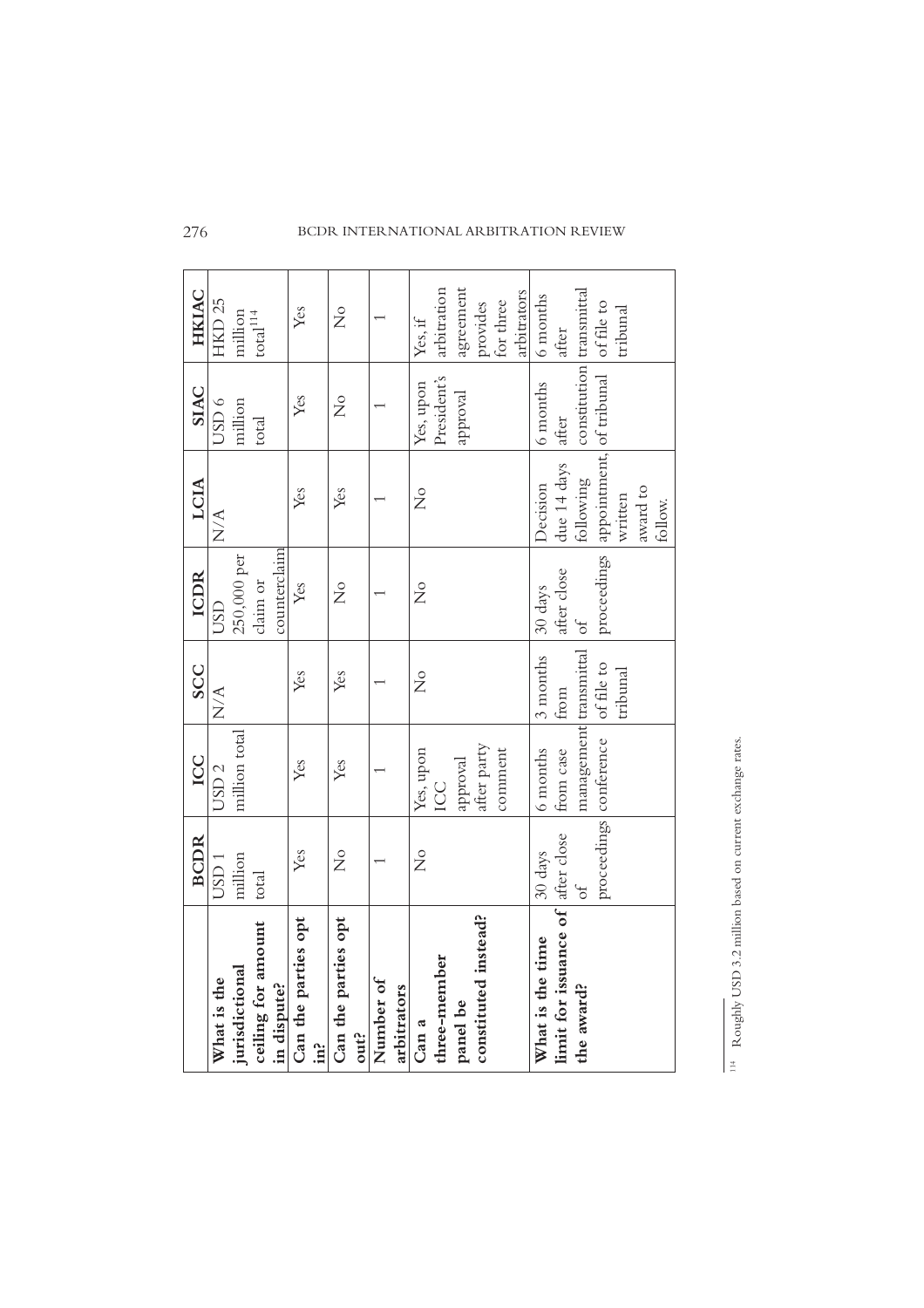#### 5 ONGOING CHALLENGES

Expedited procedure is not without its trade-offs. The benefits of longer proceedings – thoroughness, fairness, and due process – may not be available to the parties to the fullest extent in an expedited case. Discovery and fact finding – often the lengthiest processes in an arbitration – must inevitably be cut down or refused entirely by the tribunal, potentially jeopardizing the *systemic* fairness of arbitration and potentially putting at risk the parties' (or, at the very least, the losing party's) *perception* of fairness.

Expedited procedures therefore require a tribunal  $-$  often a sole arbitrator  $-$  to make a series of potentially difficult judgment calls, such as whether to hear witness testimony, whether to allow additional fact finding after the period for discovery has passed, or whether to hold an oral rather than an on-the-papers hearing. The tribunal will have to weigh the disputed procedure's value-add against its cost in light of the expedited framework.

Those judgment calls are certainly not without consequence. Losing parties in expedited procedures have invoked (with mixed levels of success) specific expedited procedural mechanisms in their applications for annulment, alleging that the procedures have violated due process. In 2008, for instance, the Swiss Federal Tribunal considered a set-aside application against an arbitration award issued under the expedited procedure of the Geneva Chamber of Commerce and Industry.115 The respondent alleged that its right to be heard was violated when the parties were allegedly allotted unequal times to be heard and the arbitrator provided insufficient reasoning.<sup>116</sup> The Federal Tribunal rejected the set-aside request, holding that the arbitral tribunal took everything into consideration and is permitted to provide a brief statement of reasons.<sup>117</sup> In 2012, the Svea Court of Appeal rejected a set-aside application relating to an SCC expedited arbitration, finding that the arbitrator's decision not to hold a hearing was made legitimately in light of the expedited rules.<sup>118</sup> When scrutinizing awards, enforcement and annulment courts are thus tasked with the same challenge as the arbitrators themselves: how to strike the proper balance between giving effect to the costand time-saving purposes of the expedited procedure, while constantly and scrupulously observing the fundamental tenets of due process and the opportunity to be heard.

<sup>115</sup> *X. v. Y.*, Case No. 4A\_294/2008, 28 October 2008, 27 ASA Bull. 144 (2009); 2(2) Swiss Int'l Arb.

Rep. 116 *Ibid.*<br>
<sup>117</sup> *Ibid.*<br>
<sup>118</sup> Case No. T 6238-10, 24 February 2012, available at https://www.arbitration.sccinstitute.com/ Swedish-Arbitration-Portal.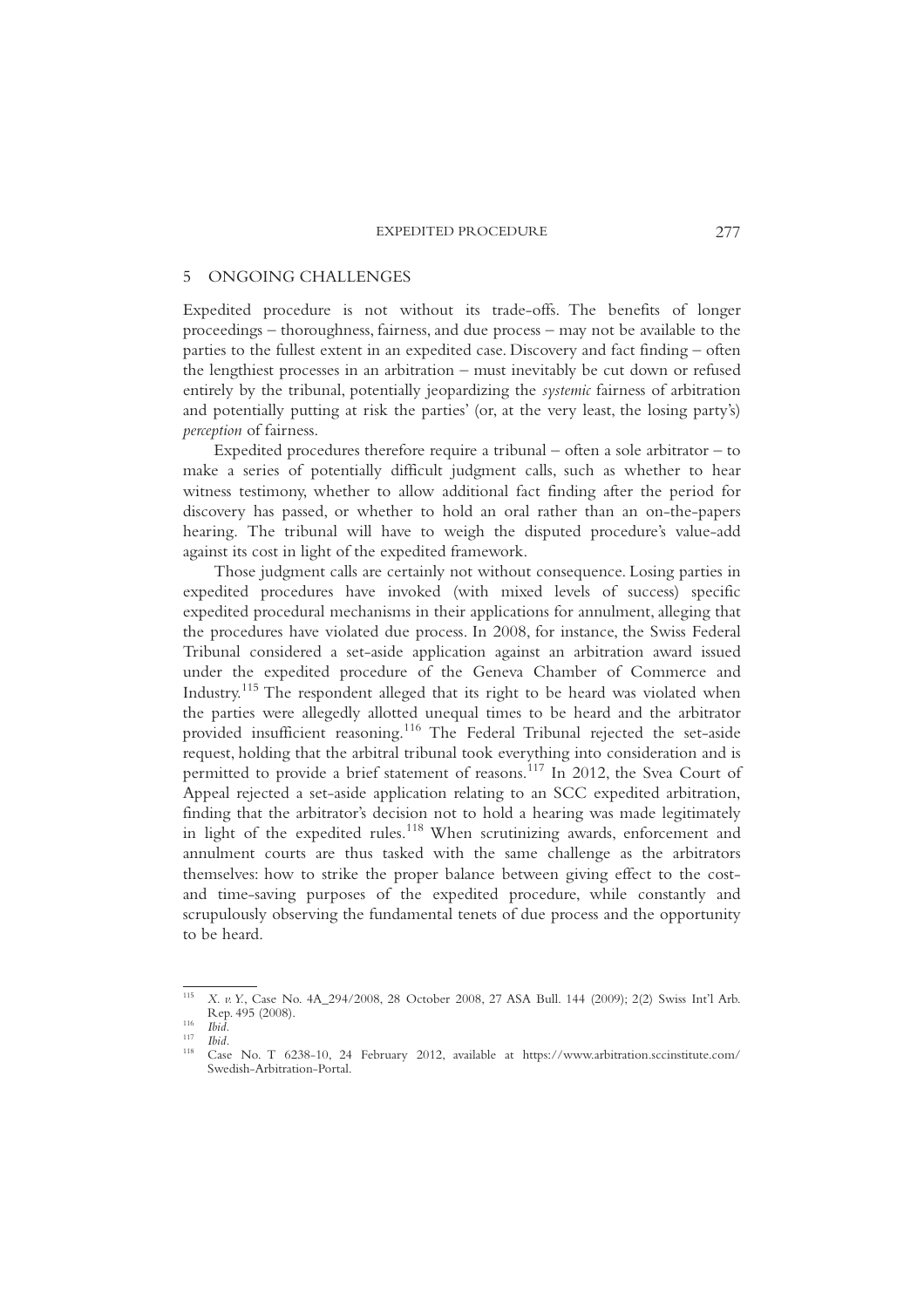The imposition of a sole arbitrator on expedited claims is a specific compromise for parties to consider in terms of ongoing challenges. Having a single arbitrator rather than a traditional panel of three tends to reduce time and costs, not only in terms of reduced arbitrator's fees, but also – and more importantly – in terms of the far quicker pace of both procedural decision making and the rendering of the substantive award.With a single arbitrator, of course, there is no longer a need to schedule deliberations or to accommodate the added time necessary for arbitrators to issue any concurring or dissenting opinions alongside the award. In light of these benefits, rules making it *optional* for parties to select a single arbitrator for their expedited claims should be uncontroversial.

More controversial, however, are the rules that make a single arbitrator *mandatory*, notwithstanding any other agreement to the contrary – which the 2017 BCDR Rules do at Article 6.8.To the extent that parties select arbitration as their preferred method of dispute resolution because of the ability to choose their own decision makers, this choice would be frustrated by the forced elimination of party-appointed arbitrators, whom parties often perceive to be a potential 'advocate' within the tribunal, a check on the adversary's appointee, and someone who is expected to understand and possibly sympathize with, if not necessarily endorse, the party's position.<sup>119</sup>

The imposition of a sole arbitrator imposes legal, in addition to strategic, complications. Primarily, there is the possibility of a particular vulnerability under the 1958 Convention on the Recognition and Enforcement of Foreign Arbitral Awards (the 'New York Convention'). Specifically, Article V(1)(d) of the New York Convention permits courts in the jurisdiction of enforcement to refuse enforcement when '[t]he composition of the arbitral authority or the arbitral procedure was not in accordance with the agreement of the parties'. An application to set aside an award on the basis that the imposition of a sole arbitrator in the context of expedited procedure violated the New York Convention was considered by the Singapore High Court in 2015, but was ultimately rejected.<sup>120</sup> In theory, agreement to adopt the 2017 BCDR Rules is likewise an agreement of the parties and therefore arguably stands on equal footing with an express term in the parties' contract that a tribunal shall be composed of

<sup>119</sup> *See* Lawrence W. Newman and David Zaslowsky, *The Party-Appointed Arbitrator Dialectic*, 242(20) N.Y.L.J. (29 July 2009);A.A. de Fina, *The Party Appointed Arbitrator in International Arbitrations – Role and*

Supreme Court of Singapore, High Court, 13 February 2015, [2015] SGHC 49, Originating Summons No. 530 of 2014 and Summons No. 3168 of 2014. An award rendered under the 2010 SIAC expedited procedure was alleged to have disregarded the parties' explicit agreement to have their dispute decided by three arbitrators. The Singapore High Court held that since the parties had contracted to arbitrate under the SIAC Arbitration Rules, it is a sensible construction to recognize that the President of the SIAC Court had the discretion to appoint a sole arbitrator under the expedited provisions of those very same rules.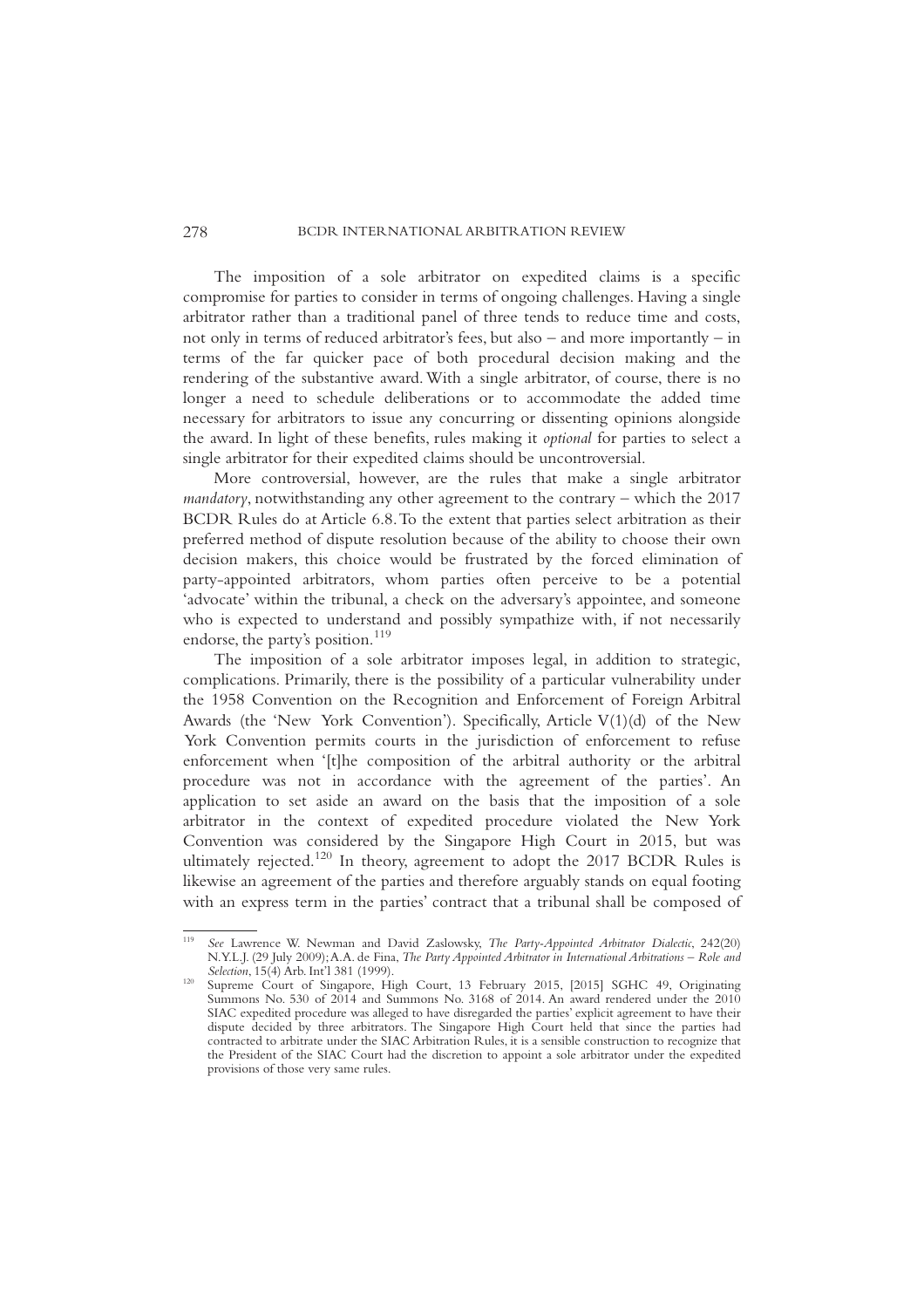three arbitrators. However, it is possible to imagine another national court coming to a different conclusion in the course of set-aside or enforcement proceedings.

There are also potential jurisdictional challenges to consider. Does the failure to render an award within the prescribed time frame rob the tribunal of jurisdiction? Article 6.12 provides something of a safeguard by providing for a thirty-day timeline '[u]nless otherwise agreed by the parties or determined by the Chamber',<sup>121</sup> but room for challenge on this ground may remain.

Investor-state disputes and commercial claims against states or state-owned entities may pose particular challenges if expedited. Counsel for state parties have often contended that the cogs of state machinery tend to run at a slower pace than they must in business. The weeks or months that it usually takes states to obtain the relevant internal clearances, or to answer discovery requests, may imperil the time frame prescribed by the expedited procedure for the entire arbitration. Therefore, it remains to be seen whether expedited procedures will be practicable in cases involving states.To date, there appear to be no publicly-available examples of expedited or 'fast-track' arbitrations involving states or state-owned entities.

One final challenge – or, better put, a systemic limitation – is Article 6's ultimate scope. In general, the average value of disputes submitted to arbitration falls in the range of multi-million dollar claims – far exceeding the jurisdictional ceiling for the BCDR's expedited procedure of merely USD 1 million.<sup>122</sup> For cases subject to the BCDR Rules by party agreement (known as 'Section 2' cases, as opposed to cases that fall within BCDR jurisdiction by law, known as 'Section  $1'$  cases),<sup>123</sup> the average amount in dispute in cases hitherto filed under the 2010 BCDR Rules was USD 22 million, with values per case ranging from USD 100,000 to USD 100 million. This is a fairly standard trend. A 2012 QMUL/White & Case survey of 710 arbitration users concluded that 'fast-track arbitration is still rare' despite increasing publicity, with 54% of survey respondents having no experience of fast-track arbitration in the previous five years and 41% involved in only one to five fast-track arbitrations in that same time.<sup>124</sup> The  $2017$ BCDR Rules' USD 1 million ceiling may be a prudent choice, in light of the institution's youth, the recency of the Rules and the absence of an opt-out mechanism for low-value claims. Presumably, BCDR-AAA will over time be able

<sup>121</sup> 2017 BCDR Rules, art. 6.12. <sup>122</sup> *See e.g.* News, International Chamber of Commerce, *ICC announces 2017 figures confirming global reach and leading position for complex, high-value disputes* (3 July 2018), https://iccwbo.org/media-wall/ news-speeches/icc-announces-2017-figures-confirming-global-reach-leading-position-complex-highvalue-disputes/ (reporting that the average amount in dispute at the ICC in 2017 was USD 45 million<br>for newly registered cases and over USD 137 million for all pending cases at the end of 2017).

for the BCDR 137 See Press Release, BCDR-AAA, *New Draft Arbitration Rules for the BCDR-AAA* (31 October 2016), http://www.bcdr-aaa.org/new-draft-arbitration-rules-for-the-bcdr-aaa/.

Queen Mary University of London School of International Arbitration and White & Case, 2012 *International Arbitration Survey: Current and Preferred Practices in the Arbitral Process* 2, 14 (2012).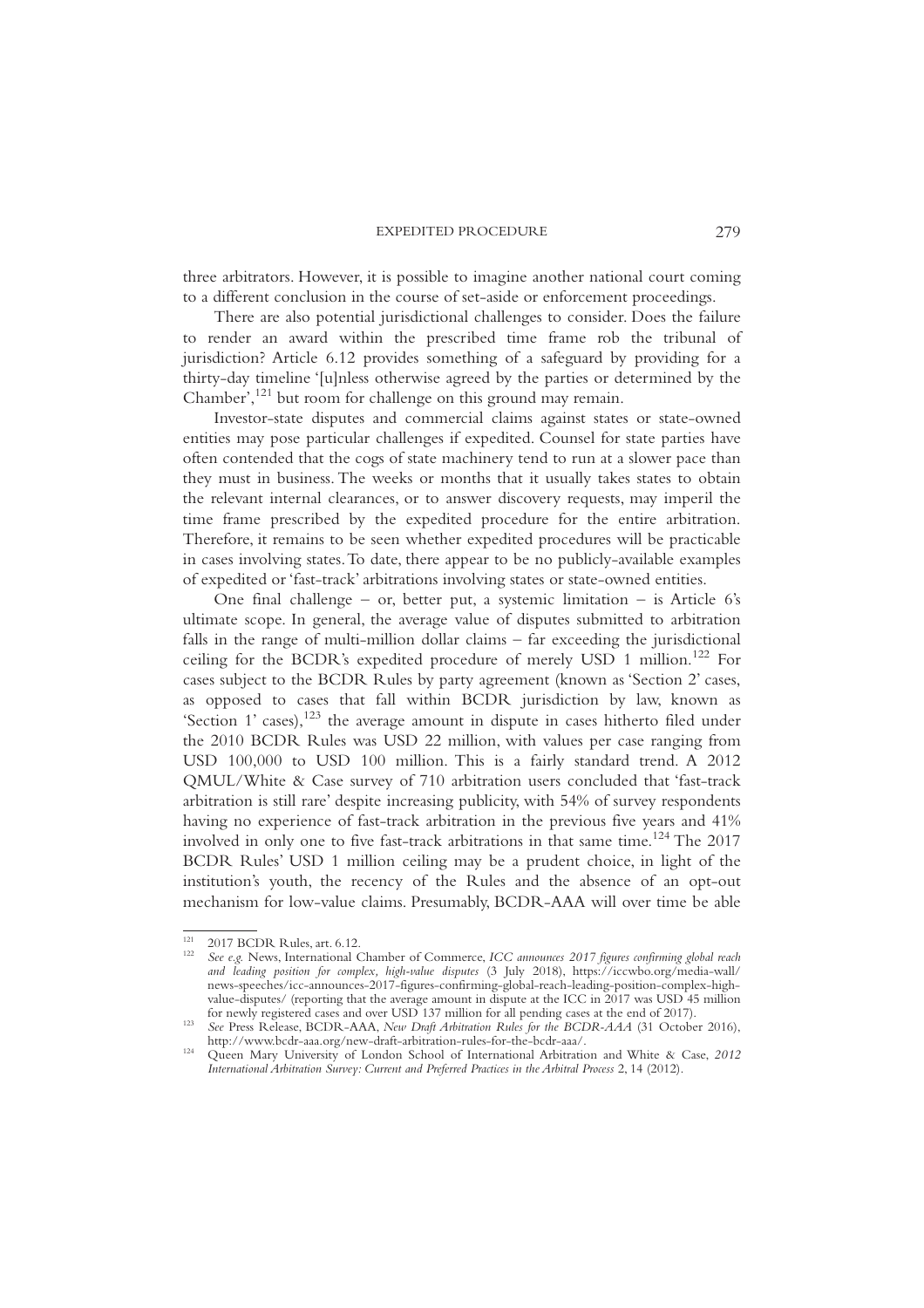to learn from experience, including with the opt-in opportunity, to further discern what types of cases its users consider to be 'expeditable'. The particular USD 1 million ceiling may need to be recalibrated later, but it seems like a rational place at which to start.

#### 6 CONCLUDING OBSERVATIONS

BCDR-AAA's Article 6 expedited procedure is a constructive addition to the BCDR Rules. It provides a framework for more efficient resolution of relatively low-value claims.While reasonable minds could differ about some of the particular lines BCDR-AAA has drawn in crafting those procedures, they are cogent and should be effective for qualifying cases.

Moreover, given the pace at which major institutions have adopted expedited procedures, Article 6 was likely necessary just to keep up and provide a contemporary suite of rules. Unlike just a few years ago, expedited procedures are now the norm – at least for institutional rules primarily geared to governing commercial arbitrations.

However, while expedited procedures like Article 6 and those offered by other institutions are valuable insofar as they go and may help solve *a* problem, they arguably do little to address *the* problem. The central efficiency concern among users or prospective users of international commercial arbitration likely does not arise from the disputes worth USD 1 million or less – the important but small claims of the international arbitration world. Instead, it more likely arises from the costs associated with larger arbitrations. It is having to spend USD 3.5 million and over two years on a case that is worth only USD 7.5 million and that yields no definitive result; or facing discovery burdens that approach those of US or UK court proceedings; or seeing the tribunal fail to seriously grapple with promising and decisive issues that could be resolved at an early stage with a highly efficient and focused procedure; or seeking but getting no tribunal guidance about what issues might be important and hence having little choice but to continue to contest every issue one party or the other has introduced into the case; or having to contain one's rapidly mounting frustration when deliberations drag on for months or years with no sense of the urgency that animates commerce and no discipline by the administering institution.

Constructive and creative solutions exist for these and other inefficiencies. Perhaps expedited procedure rules, and lessons learned from conducting cases under them, can even provide some of these solutions. One could imagine, for example, an intermediate set of presumptive procedures for 'medium'-value cases so that the world is not divided only into cases above and below a single, relatively low ceiling; or a matrix for determining when even cases with greater amounts at